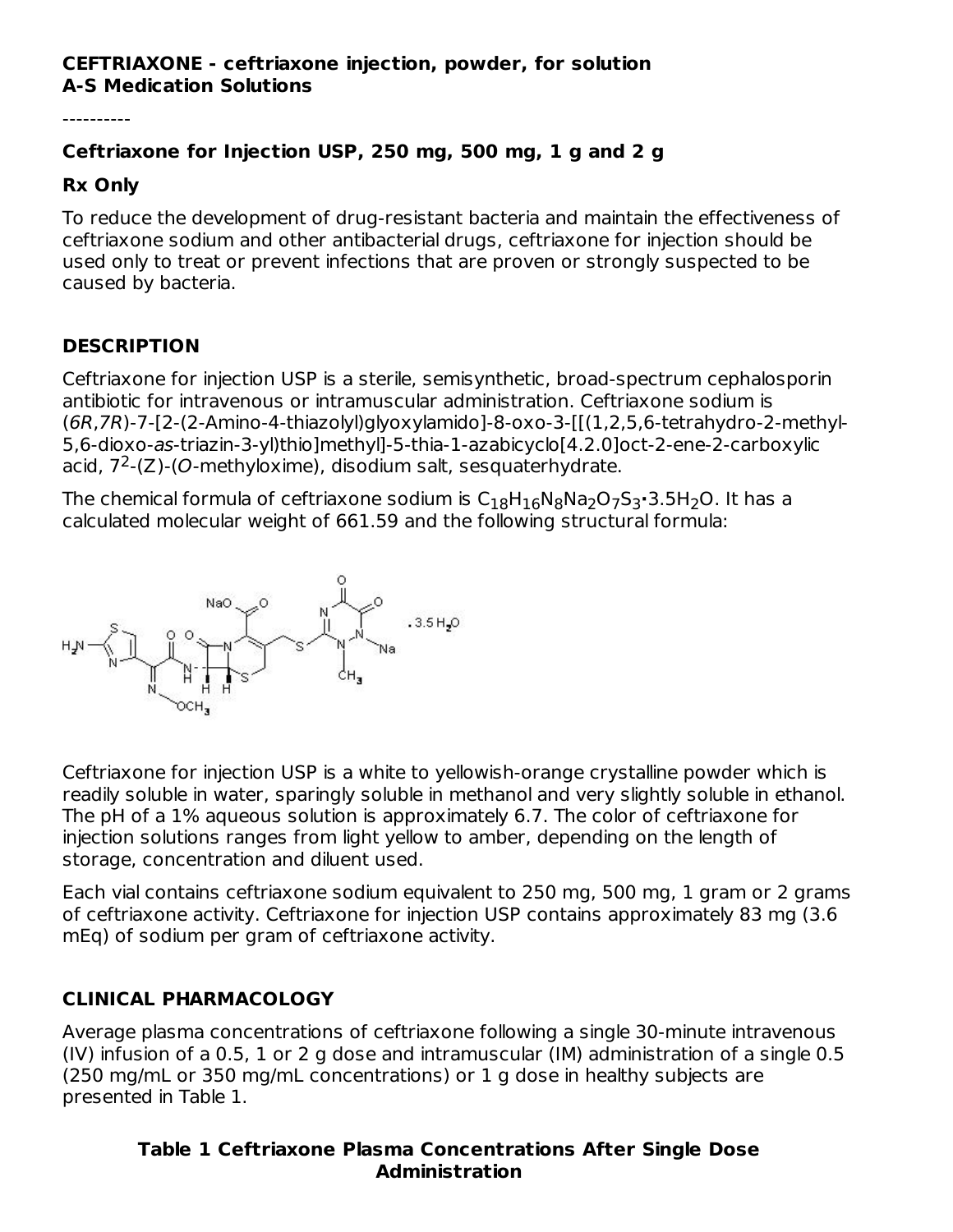| Dose/ Route | <b>Average Plasma Concentrations (mcg/mL)</b> |      |                 |      |      |      |       |              |           |
|-------------|-----------------------------------------------|------|-----------------|------|------|------|-------|--------------|-----------|
|             | $0.5$ hr                                      | 1 hr | 2 <sub>hr</sub> | 4 hr | 6 hr | 8 hr | 12 hr | <b>16 hr</b> | 24 hr     |
| $0.5$ g IV* | 82                                            | 59   | 48              | 37   | 29   | 23   | 15    | 10           | 5         |
| $0.5$ g IM  |                                               |      |                 |      |      |      |       |              |           |
| $250$ mg/mL | 22                                            | 33   | 38              | 35   | 30   | 26   | 16    | <b>ND</b>    | 5         |
| $0.5$ g IM  |                                               |      |                 |      |      |      |       |              |           |
| 350 mg/mL   | 20                                            | 32   | 38              | 34   | 31   | 24   | 16    | <b>ND</b>    | 5         |
| $1$ g IV*   | 151                                           | 111  | 88              | 67   | 53   | 43   | 28    | 18           | 9         |
| $1$ g IM    | 40                                            | 68   | 76              | 68   | 56   | 44   | 29    | <b>ND</b>    | <b>ND</b> |
| 2 g $IV^*$  | 257                                           | 192  | 154             | 117  | 89   | 74   | 46    | 31           | 15        |

 $ND = Not determined$ .

IV doses were infused at a constant rate over 30 minutes. \*

Ceftriaxone was completely absorbed following IM administration with mean maximum plasma concentrations occurring between 2 and 3 hours post-dose. Multiple IV or IM doses ranging from 0.5 to 2 g at 12- to 24-hour intervals resulted in 15% to 36% accumulation of ceftriaxone above single dose values.

Ceftriaxone concentrations in urine are shown in Table 2.

|            | <b>Average Urinary Concentrations (mcg/mL)</b> |     |     |     |           |                                                                                                          |  |
|------------|------------------------------------------------|-----|-----|-----|-----------|----------------------------------------------------------------------------------------------------------|--|
| Dose/Route |                                                |     |     |     |           | 0 to 2 hr $\vert$ 2 to 4 hr $\vert$ 4 to 8 hr $\vert$ 8 to 12 hr $\vert$ 12 to 24 hr $\vert$ 24 to 48 hr |  |
| $0.5$ g IV | 526                                            | 366 | 142 | 87  | 70        | 15                                                                                                       |  |
| $0.5$ g IM | 115                                            | 425 | 308 | 127 | 96        | 28                                                                                                       |  |
| 1 q V      | 995                                            | 855 | 293 | 147 | 132       | 32                                                                                                       |  |
| $1$ g IM   | 504                                            | 628 | 418 | 237 | <b>ND</b> | <b>ND</b>                                                                                                |  |

2 g IV | 2692 | 1976 | 757 | 274 | 198 | 40

**Table 2 Urinary Concentrations of Ceftriaxone After Single Dose Administration**

 $ND = Not$  determined.

Thirty-three percent to 67% of a ceftriaxone dose was excreted in the urine as unchanged drug and the remainder was secreted in the bile and ultimately found in the feces as microbiologically inactive compounds. After a 1 g IV dose, average concentrations of ceftriaxone, determined from 1 to 3 hours after dosing, were 581 mcg/mL in the gallbladder bile, 788 mcg/mL in the common duct bile, 898 mcg/mL in the cystic duct bile, 78.2 mcg/g in the gallbladder wall and 62.1 mcg/mL in the concurrent plasma.

Over a 0.15 to 3 g dose range in healthy adult subjects, the values of elimination half-life ranged from 5.8 to 8.7 hours; apparent volume of distribution from 5.78 to 13.5 L; plasma clearance from 0.58 to 1.45 L/hour; and renal clearance from 0.32 to 0.73 L/hour. Ceftriaxone is reversibly bound to human plasma proteins, and the binding decreased from a value of 95% bound at plasma concentrations of <25 mcg/mL to a value of 85% bound at 300 mcg/mL. Ceftriaxone crosses the blood placenta barrier.

The average values of maximum plasma concentration, elimination half-life, plasma clearance and volume of distribution after a 50 mg/kg IV dose and after a 75 mg/kg IV dose in pediatric patients suffering from bacterial meningitis are shown in Table 3. Ceftriaxone penetrated the inflamed meninges of infants and pediatric patients; CSF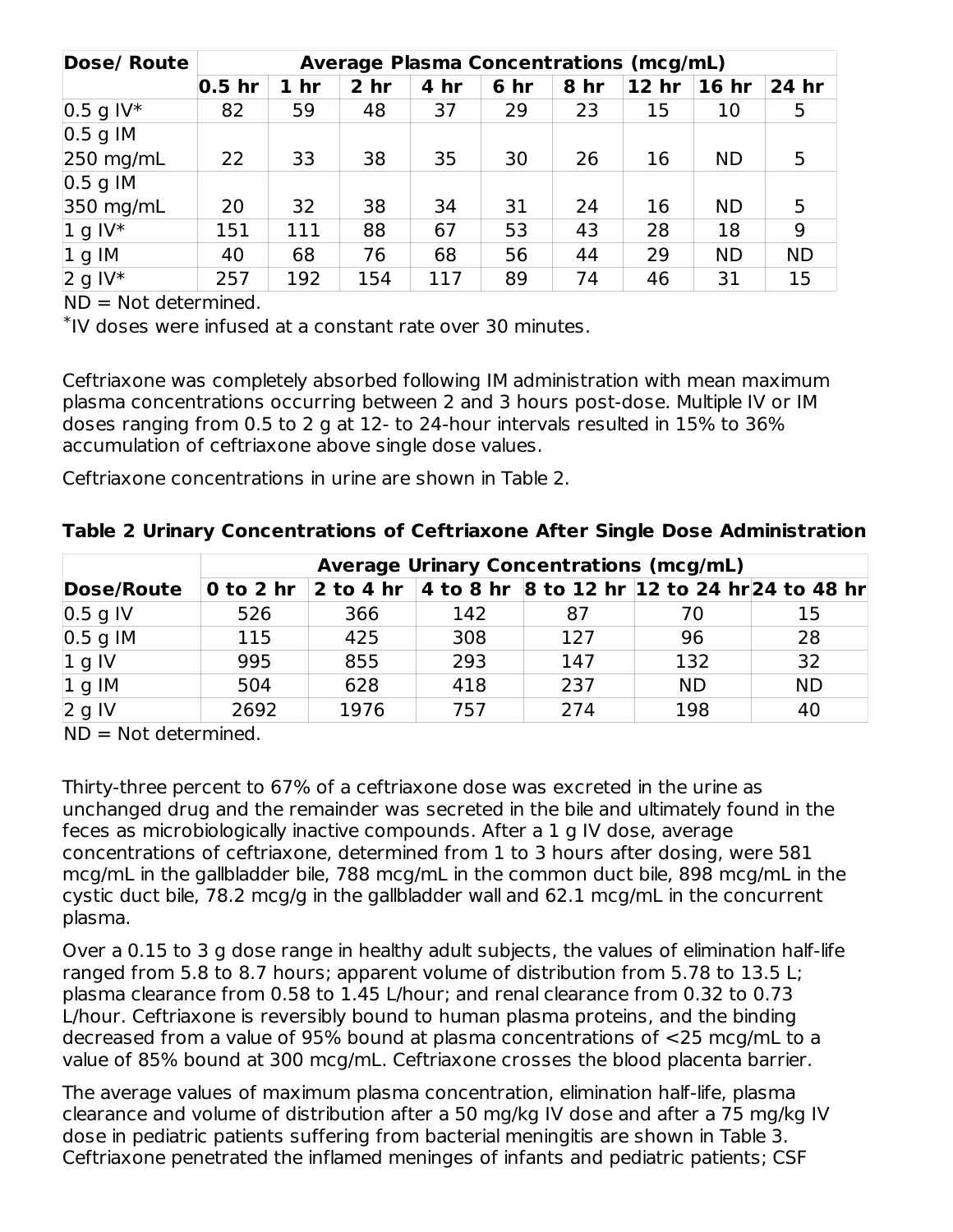concentrations after a 50 mg/kg IV dose and after a 75 mg/kg IV dose are also shown in Table 3.

|                                                | 50 mg/kg IV     | 75 mg/kg IV     |
|------------------------------------------------|-----------------|-----------------|
| Maximum Plasma Concentrations (mcg/mL)         | 216             | 275             |
| Elimination Half-life (hr)                     | 4.6             | 4.3             |
| Plasma Clearance (mL/hr/kg)                    | 49              | 60              |
| Volume of Distribution (mL/kg)                 | 338             | 373             |
| CSF Concentration - inflamed meninges (mcg/mL) | 5.6             | 6.4             |
| Range (mcg/mL)                                 | 1.3 to 18.5     | 1.3 to 44       |
| Time after dose (hr)                           | $3.7 (\pm 1.6)$ | $3.3 (\pm 1.4)$ |

#### **Table 3 Average Pharmacokinetic Parameters of Ceftriaxone in Pediatric Patients with Meningitis**

Compared to that in healthy adult subjects, the pharmacokinetics of ceftriaxone were only minimally altered in elderly subjects and in patients with renal impairment or hepatic dysfunction (Table 4); therefore, dosage adjustments are not necessary for these patients with ceftriaxone dosages up to 2 g per day. Ceftriaxone was not removed to any significant extent from the plasma by hemodialysis; in six of 26 dialysis patients, the elimination rate of ceftriaxone was markedly reduced.

| Table 4 Average Pharmacokinetic Parameters of Ceftriaxone in Humans |
|---------------------------------------------------------------------|
|---------------------------------------------------------------------|

| <b>Subject Group</b>                   | <b>Elimination</b><br><b>Half-Life</b><br>(hr) | <b>Plasma</b><br><b>Clearance</b><br>(L/hr) | <b>Volume of</b><br><b>Distribution</b><br>(L) |
|----------------------------------------|------------------------------------------------|---------------------------------------------|------------------------------------------------|
| <b>Healthy Subjects</b>                | 5.8 to 8.7                                     | 0.58 to 1.45                                | 5.8 to 13.5                                    |
| Elderly Subjects (mean age, 70.5 yr)   | 8.9                                            | 0.83                                        | 10.7                                           |
| Patients with Renal Impairment         |                                                |                                             |                                                |
| Hemodialysis Patients (0 to 5 mL/min)* | 14.7                                           | 0.65                                        | 13.7                                           |
| Severe (5 to 15 mL/min)                | 15.7                                           | 0.56                                        | 12.5                                           |
| Moderate (16 to 30 mL/min)             | 11.4                                           | 0.72                                        | 11.8                                           |
| Mild (31to 60 mL/min)                  | 12.4                                           | 0.70                                        | 13.3                                           |
| Patients with Liver Disease            | 8.8                                            | 1.1                                         | 13.6                                           |

Creatinine clearance \*

The elimination of ceftriaxone is not altered when ceftriaxone for injection is coadministered with probenecid.

#### **Pharmacokinetics in the Middle Ear Fluid**

In one study, total ceftriaxone concentrations (bound and unbound) were measured in middle ear fluid obtained during the insertion of tympanostomy tubes in 42 pediatric patients with otitis media. Sampling times were from 1 to 50 hours after a single intramuscular injection of 50 mg/kg of ceftriaxone. Mean  $(\pm$  SD) ceftriaxone levels in the middle ear reached a peak of 35 ( $\pm$  12) mcg/mL at 24 hours, and remained at 19 ( $\pm$  7) mcg/mL at 48 hours. Based on middle ear fluid ceftriaxone concentrations in the 23 to 25 hour and the 46 to 50 hour sampling time intervals, a half-life of 25 hours was calculated. Ceftriaxone is highly bound to plasma proteins. The extent of binding to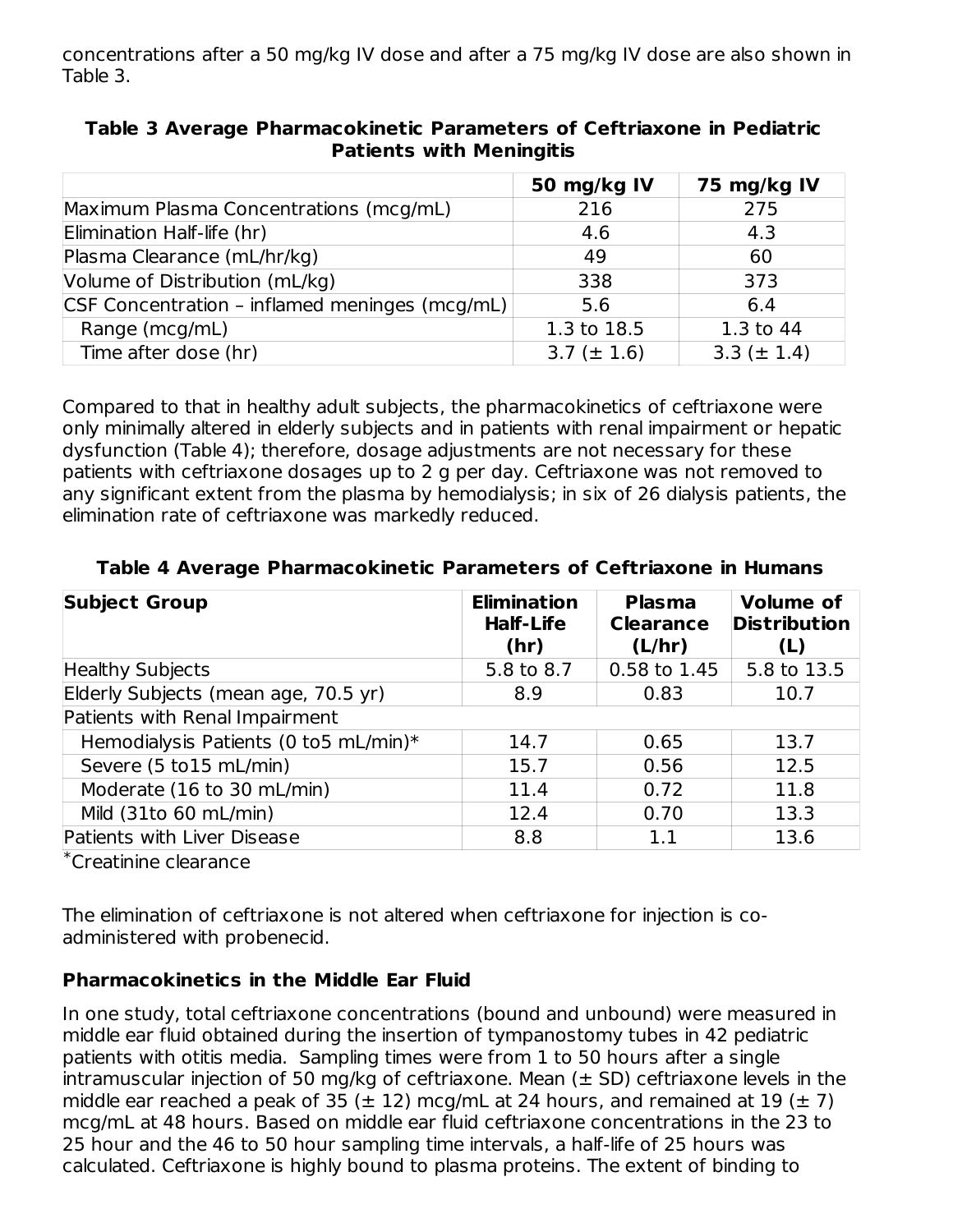proteins in the middle ear fluid is unknown.

### **Interaction with Calcium**

Two *in vitro* studies, one using adult plasma and the other neonatal plasma from umbilical cord blood have been carried out to assess interaction of ceftriaxone and calcium. Ceftriaxone concentrations up to 1 mM (in excess of concentrations achieved in vivo following administration of 2 grams ceftriaxone infused over 30 minutes) were used in combination with calcium concentrations up to 12 mM (48 mg/dL). Recovery of ceftriaxone from plasma was reduced with calcium concentrations of 6 mM (24 mg/dL) or higher in adult plasma or 4 mM (16 mg/dL) or higher in neonatal plasma. This may be reflective of ceftriaxone-calcium precipitation.

## **Microbiology**

### **Mechanism of Action**

Ceftriaxone is a bactericidal agent that acts by inhibition of bacterial cell wall synthesis. Ceftriaxone has activity in the presence of some beta-lactamases, both penicillinases and cephalosporinases, of Gram-negative and Gram-positive bacteria.

### **Mechanism of Resistance**

Resistance to ceftriaxone is primarily through hydrolysis by beta-lactamase, alteration of penicillin-binding proteins (PBPs), and decreased permeability.

## **Interaction with Other Antimicrobials:**

In an in vitro study antagonistic effects have been observed with the combination of chloramphenicol and ceftriaxone.

#### Antibacterial Activity

Ceftriaxone has been shown to be active against most isolates of the following bacteria, both in vitro and in clinical infections as described in the INDICATIONS AND USAGE (1) section:

- Gram-negative bacteria
	- Acinetobacter calcoaceticus Enterobacter aerogenes
	- Enterobacter cloacae
	- Escherichia coli
	- Haemophilus influenzae
	- Haemophilus parainfluenzae
	- Klebsiella oxytoca
	- Klebsiella pneumoniae
	- Moraxella catarrhalis
	- Morganella morganii
	- Neisseria gonorrhoeae
	- Neisseria meningitidis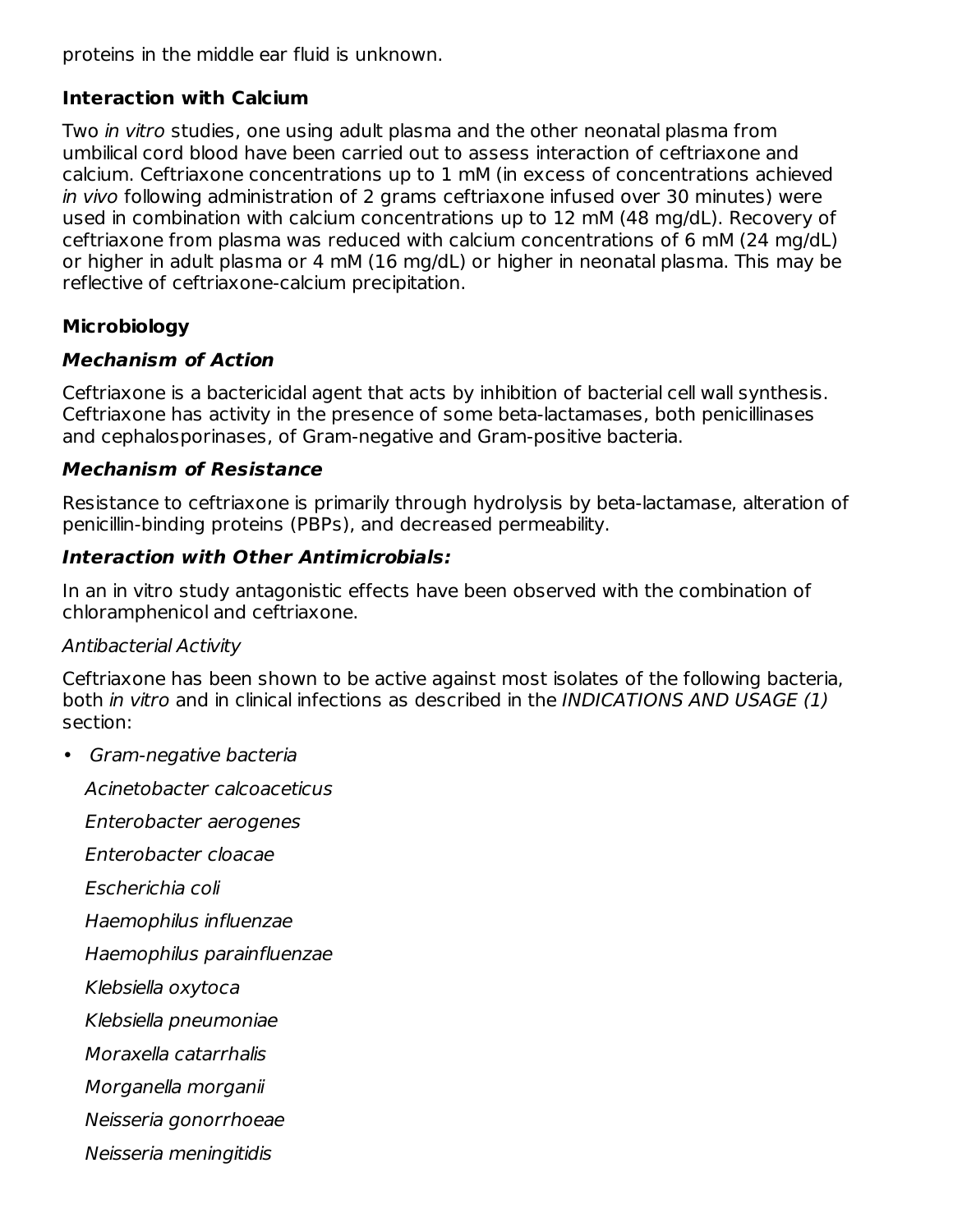Proteus mirabilis

Proteus vulgaris

Pseudomonas aeruginosa

Serratia marcescens

- Gram-positive bacteria Staphylococcus aureus Staphylococcus epidermidis Streptococcus pneumoniae Streptococcus pyogenes Viridans group streptococci
- Anaerobic bacteria Bacteroides fragilis Clostridium species Peptostreptococcus species

The following in vitro data are available, but their clinical significance is unknown. At least 90 percent of the following microorganisms exhibit an *in vitro* minimum inhibitory concentration (MIC) less than or equal to the susceptible breakpoint for ceftriaxone. However, the efficacy of ceftriaxone in treating clinical infections due to these microorganisms has not been established in adequate and well-controlled clinical trials.

• Gram-negative bacteria

Citrobacter diversus

Citrobacter freundii

Providencia species (including Providencia rettgeri)

Salmonella species (including Salmonella typhi)

Shigella species

• Gram-positive bacteria

Streptococcus agalactiae

• Anaerobic bacteria

Porphyromonas (Bacteroides) melaninogenicus

Prevotella (Bacteroides) bivius

# **Susceptibility Testing**

For specific information regarding susceptibility test interpretive criteria and associated test methods and quality control standards recognized by FDA for this drug, please see: https://www.fda.gov/STIC.

# **INDICATIONS AND USAGE**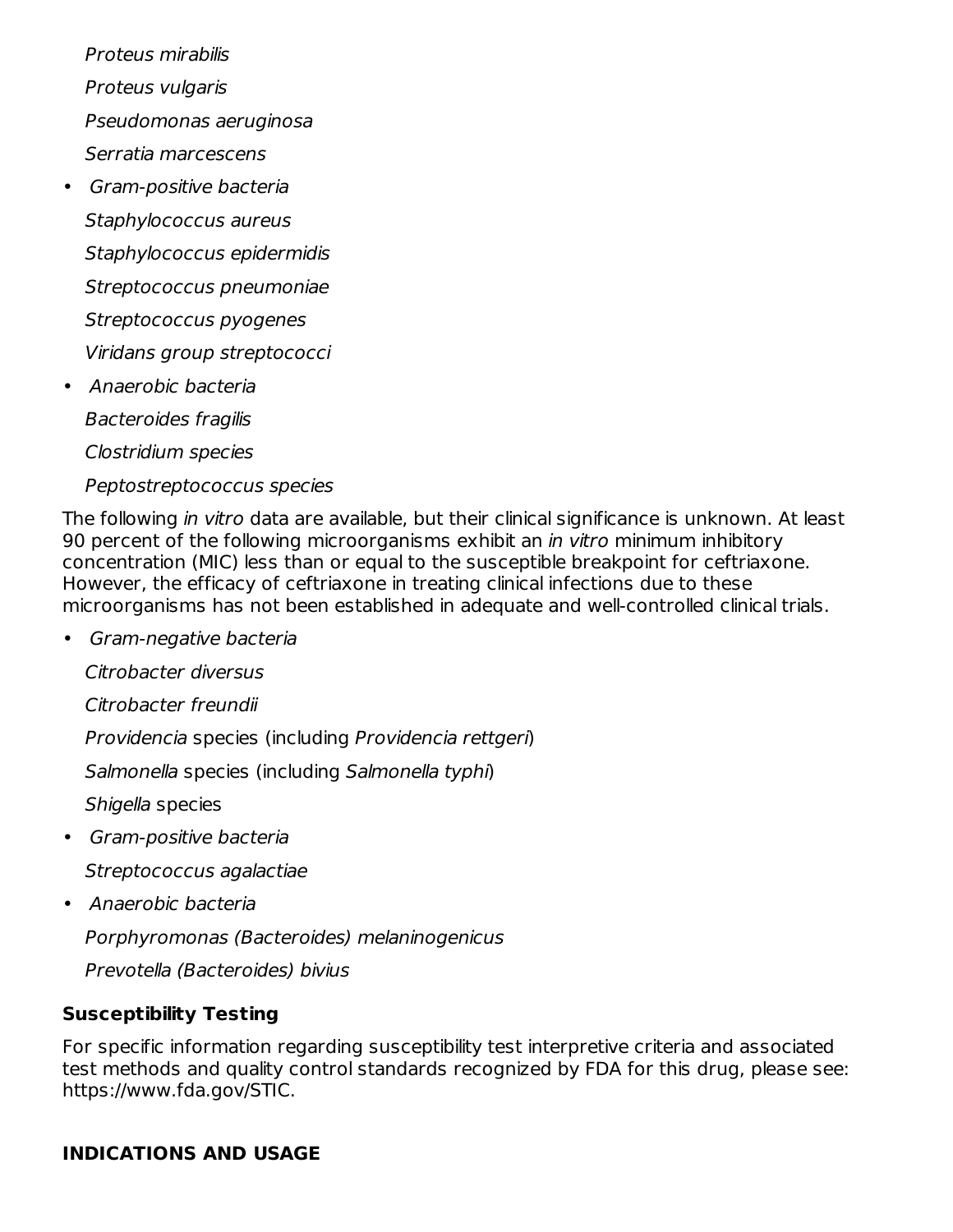Before instituting treatment with ceftriaxone, appropriate specimens should be obtained for isolation of the causative organism and for determination of its susceptibility to the drug. Therapy may be instituted prior to obtaining results of susceptibility testing.

To reduce the development of drug-resistant bacteria and maintain the effectiveness of ceftriaxone for injection USP and other antibacterial drugs, ceftriaxone for injection USP should be used only to treat or prevent infections that are proven or strongly suspected to be caused by susceptible bacteria. When culture and susceptibility information are available, they should be considered in selecting or modifying antibacterial therapy. In the absence of such data, local epidemiology and susceptibility patterns may contribute to the empiric selection of therapy.

Ceftriaxone for injection USP is indicated for the treatment of the following infections when caused by susceptible organisms:

## **Lower Respiratory Tract Infections**

caused by Streptococcus pneumoniae, Staphylococcus aureus, Haemophilus influenzae, Haemophilus parainfluenzae, Klebsiella pneumoniae, Escherichia coli, Enterobacter aerogenes, Proteus mirabilis or Serratia marcescens.

## **Acute Bacterial Otitis Media**

caused by Streptococcus pneumoniae, Haemophilus influenzae (including beta-lactamase producing strains) or Moraxella catarrhalis (including beta-lactamase producing strains).

NOTE: In one study lower clinical cure rates were observed with a single dose of ceftriaxone for injection USP compared to 10 days of oral therapy. In a second study comparable cure rates were observed between single dose ceftriaxone for injection USP and the comparator. The potentially lower clinical cure rate of ceftriaxone for injection USP should be balanced against the potential advantages of parenteral therapy (see CLINICAL STUDIES).

# **Skin and Skin Structure Infections**

caused by Staphylococcus aureus, Staphylococcus epidermidis, Streptococcus pyogenes, Viridans group streptococci, Escherichia coli, Enterobacter cloacae, Klebsiella oxytoca, Klebsiella pneumoniae, Proteus mirabilis, Morganella morganii\*, Pseudomonas aeruginosa, Serratia marcescens, Acinetobacter calcoaceticus, Bacteroides fragilis\* or Peptostreptococcus species.

# **Urinary Tract Infections (complicated and uncomplicated)**

caused by Escherichia coli, Proteus mirabilis, Proteus vulgaris, Morganella morganii or Klebsiella pneumoniae.

# **Uncomplicated Gonorrhea (cervical/urethral and rectal)**

caused by Neisseria gonorrhoeae, including both penicillinase- and nonpenicillinaseproducing strains, and pharyngeal gonorrhea caused by nonpenicillinase-producing strains of Neisseria gonorrhoeae.

## **Pelvic Inflammatory Disease**

caused by Neisseria gonorrhoeae. Ceftriaxone sodium, like other cephalosporins, has no activity against Chlamydia trachomatis. Therefore, when cephalosporins are used in the treatment of patients with pelvic inflammatory disease and Chlamydia trachomatis is one of the suspected pathogens, appropriate antichlamydial coverage should be added.

## **Bacterial Septicemia**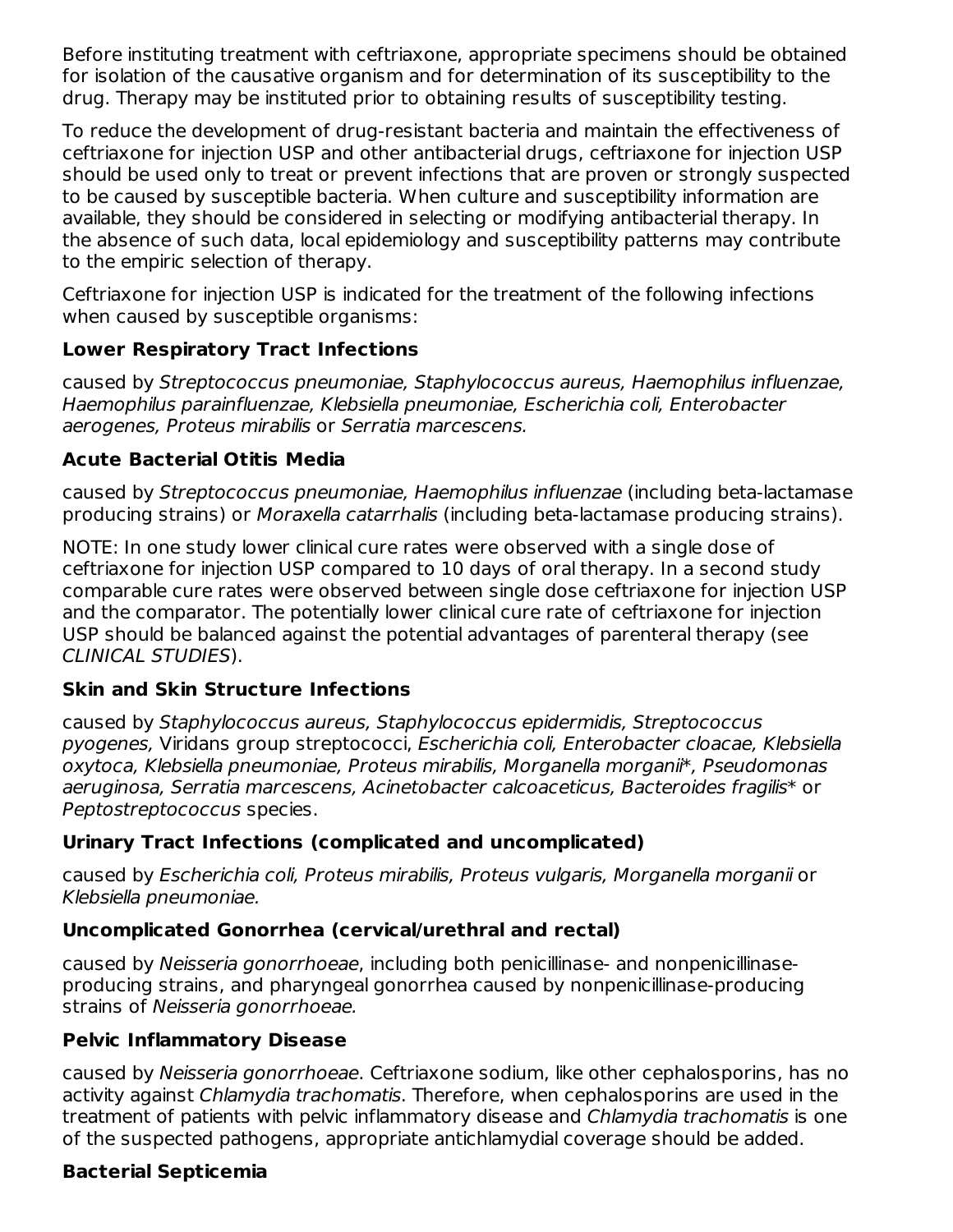caused by Staphylococcus aureus, Streptococcus pneumoniae, Escherichia coli, Haemophilus influenzae or Klebsiella pneumoniae.

## **Bone and Joint Infections**

caused by Staphylococcus aureus, Streptococcus pneumoniae, Escherichia coli, Proteus mirabilis, Klebsiella pneumoniae or Enterobacter species.

## **Intra-Abdominal Infections**

caused by Escherichia coli, Klebsiella pneumoniae, Bacteroides fragilis, Clostridium species (Note: most strains of Clostridium difficile are resistant) or Peptostreptococcus species.

## **Meningitis**

caused by Haemophilus influenzae, Neisseria meningitidis or Streptococcus pneumoniae. Ceftriaxone for injection USP has also been used successfully in a limited number of cases of meningitis and shunt infection caused by Staphylococcus epidermidis\* and Escherichia coli.\*

\*Efficacy for this organism in this organ system was studied in fewer than ten infections.

## **Surgical Prophylaxis**

The preoperative administration of a single 1 g dose of ceftriaxone for injection USP may reduce the incidence of postoperative infections in patients undergoing surgical procedures classified as contaminated or potentially contaminated (e.g., vaginal or abdominal hysterectomy or cholecystectomy for chronic calculous cholecystitis in highrisk patients, such as those over 70 years of age, with acute cholecystitis not requiring therapeutic antimicrobials, obstructive jaundice or common duct bile stones) and in surgical patients for whom infection at the operative site would present serious risk (e.g., during coronary artery bypass surgery). Although ceftriaxone for injection USP has been shown to have been as effective as cefazolin in the prevention of infection following coronary artery bypass surgery, no placebo-controlled trials have been conducted to evaluate any cephalosporin antibiotic in the prevention of infection following coronary artery bypass surgery.

When administered prior to surgical procedures for which it is indicated, a single 1 g dose of ceftriaxone for injection USP provides protection from most infections due to susceptible organisms throughout the course of the procedure.

# **CONTRAINDICATIONS**

## **Hypersensitivity**

Ceftriaxone for injection is contraindicated in patients with known hypersensitivity to ceftriaxone, any of its excipients or to any other cephalosporin. Patients with previous hypersensitivity reactions to penicillin and other beta lactam antibacterial agents may be at greater risk of hypersensitivity to ceftriaxone (see WARNINGS - Hypersensitivity).

## **Neonates**

## **Premature neonates:**

Ceftriaxone for injection is contraindicated in premature neonates up to a postmenstrual age of 41 weeks (gestational age + chronological age).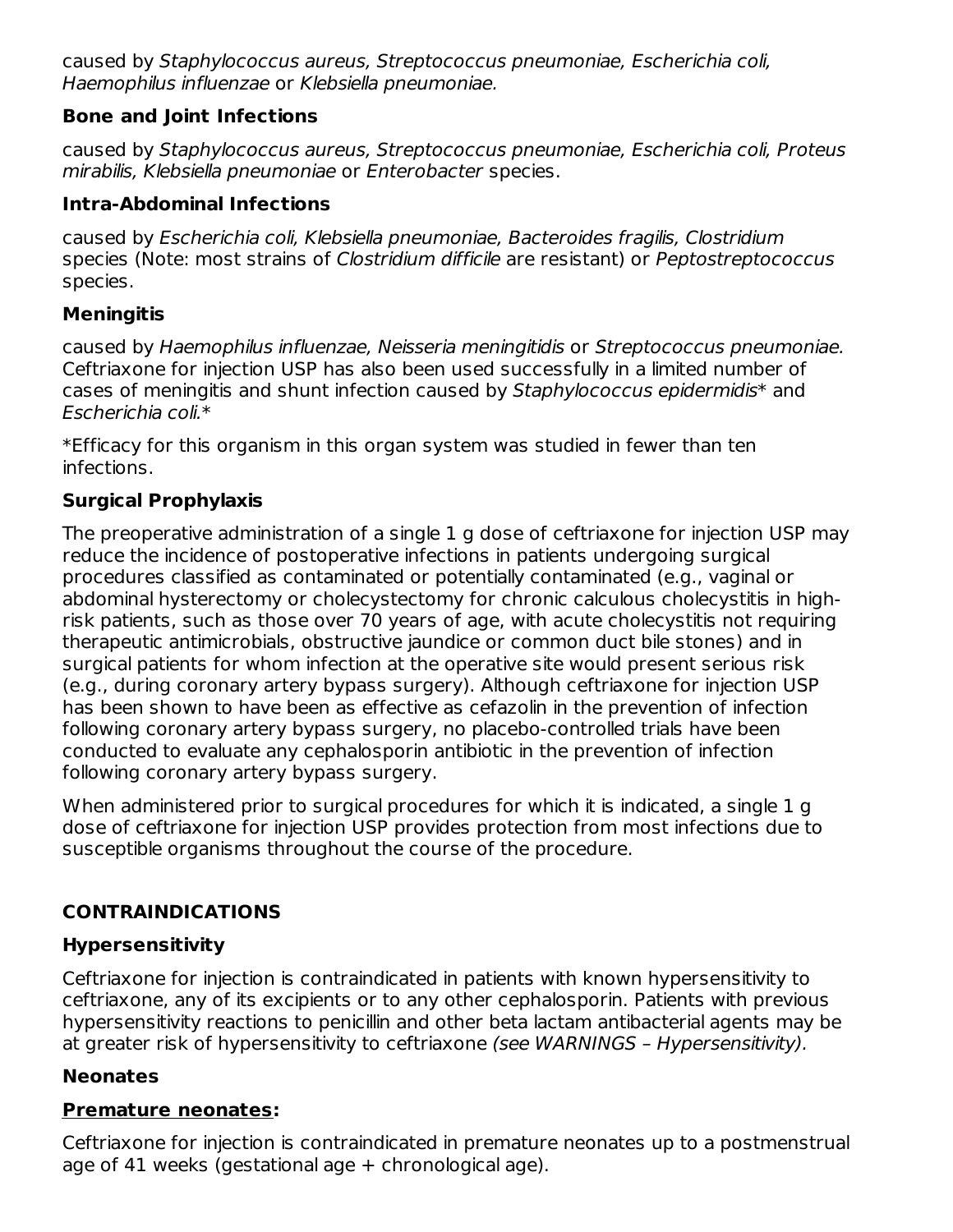## **Hyperbilirubinemic neonates:**

Hyperbilirubinemic neonates should not be treated with ceftriaxone for injection. Ceftriaxone can displace bilirubin from its binding to serum albumin, leading to a risk of bilirubin encephalopathy in these patients.

## **Neonates Requiring Calcium Containing IV Solutions**

Ceftriaxone for injection is contraindicated in neonates ( $\leq$  28 days) if they require (or are expected to require) treatment with calcium-containing IV solutions, including continuous calcium- containing infusions such as parenteral nutrition because of the risk of precipitation of ceftriaxone-calcium (see CLINICAL PHARMACOLOGY, WARNINGS and DOSAGE AND ADMINISTRATION).

Cases of fatal outcomes in which a crystalline material was observed in the lungs and kidneys at autopsy have been reported in neonates receiving ceftriaxone for injection and calcium- containing fluids.

In some of these cases, the same intravenous infusion line was used for both ceftriaxone for injection and calcium-containing fluids and in some a precipitate was observed in the intravenous infusion line. There have been no similar reports in patients other than neonates.

## **Lidocaine**

Intravenous administration of ceftriaxone solutions containing lidocaine is contraindicated. When lidocaine solution is used as a solvent with ceftriaxone for intramuscular injection, exclude all contraindications to lidocaine. Refer to the prescribing information of lidocaine.

# **WARNINGS**

## **Hypersensitivity Reactions**

Before therapy with ceftriaxone for injection is instituted, careful inquiry should be made to determine whether the patient has had previous hypersensitivity reactions to cephalosporins, penicillins and other beta-lactam agents or other drugs. This product should be given cautiously to penicillin and other beta-lactam agent-sensitive patients. Antibacterial drugs should be administered with caution to any patient who has demonstrated some form of allergy, particularly to drugs. Serious acute hypersensitivity reactions may require the use of subcutaneous epinephrine and other emergency measures.

As with all beta-lactam antibacterial agents, serious and occasionally fatal hypersensitivity reactions (i.e., anaphylaxis) have been reported. In case of severe hypersensitivity reactions, treatment with ceftriaxone must be discontinued immediately and adequate emergency measures must be initiated.

## **Interaction with Calcium-Containing Products**

**Do not use diluents containing calcium, such as Ringer's solution or Hartmann's solution, to reconstitute ceftriaxone for injection vials or to further dilute a reconstituted vial for IV administration because a precipitate can form. Precipitation of ceftriaxone-calcium can also occur when ceftriaxone for injection is mixed with calcium-containing solutions in the same IV administration line. Ceftriaxone for Injection must not be**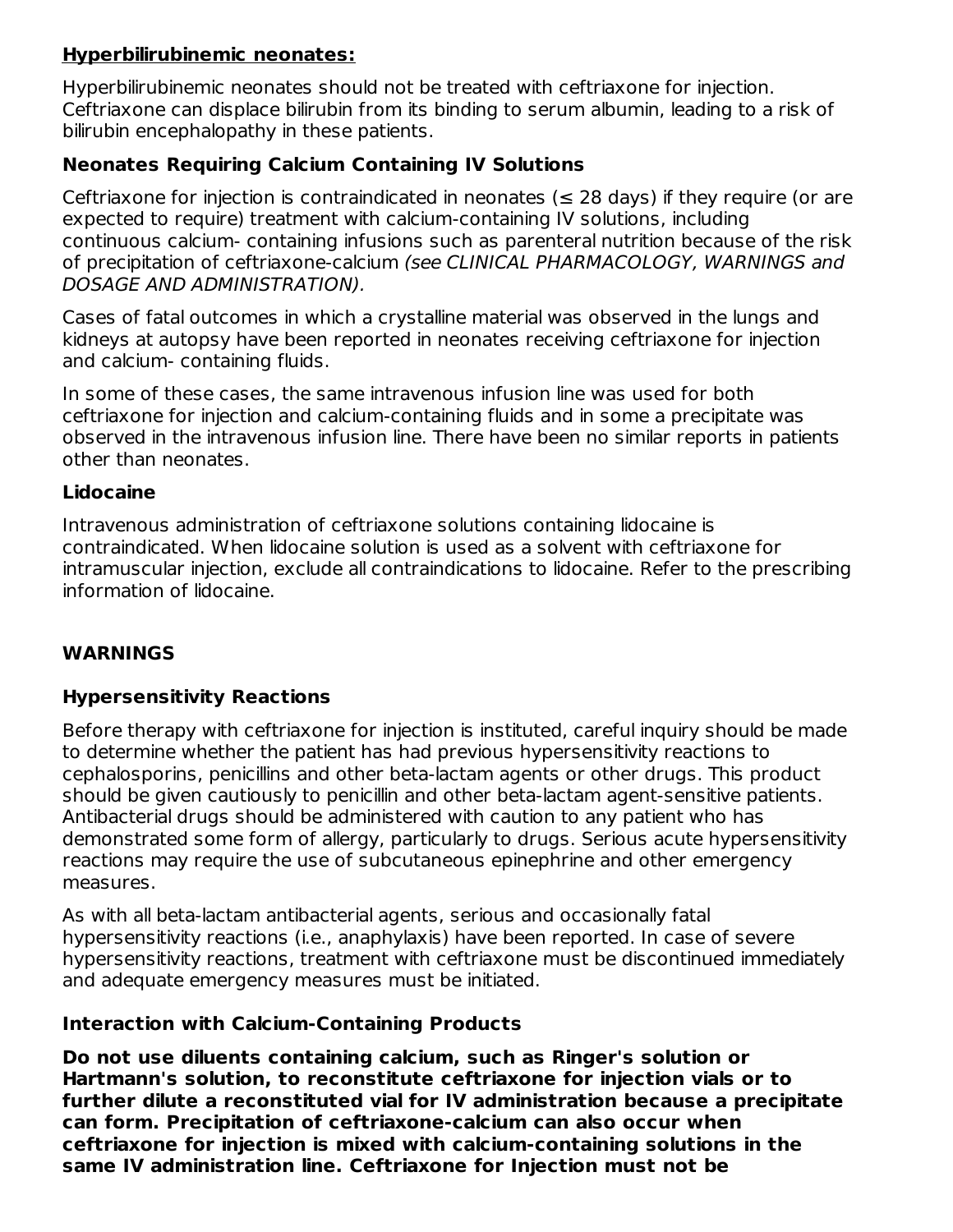**administered simultaneously with calcium-containing IV solutions, including continuous calcium-containing infusions such as parenteral nutrition via a Ysite. However, in patients other than neonates, ceftriaxone for injection and calcium-containing solutions may be administered sequentially of one another if the infusion lines are thoroughly flushed between infusions with a compatible fluid. In vitro studies using adult and neonatal plasma from umbilical cord blood demonstrated that neonates have an increased risk of precipitation of ceftriaxone-calcium (see CLINICAL PHARMACOLOGY, CONTRAINDICATIONS and DOSAGE AND ADMINISTRATION).**

## **Clostridium difficile - Associated Diarrhea**

**Clostridium difficile associated diarrhea (CDAD) has been reported with use of nearly all antibacterial agents, including ceftriaxone for injection, and may range in severity from mild diarrhea to fatal colitis. Treatment with antibacterial agents alters the normal flora of the colon leading to overgrowth of C. difficile.**

C. difficile produces toxins A and B which contribute to the development of CDAD. Hypertoxin producing strains of C. difficile cause increased morbidity and mortality, as these infections can be refractory to antimicrobial therapy and may require colectomy. CDAD must be considered in all patients who present with diarrhea following antibiotic use. Careful medical history is necessary since CDAD has been reported to occur over two months after the administration of antibacterial agents.

If CDAD is suspected or confirmed, ongoing antibiotic use not directed against C. difficile may need to be discontinued. Appropriate fluid and electrolyte management, protein supplementation, antibiotic treatment of C. difficile, and surgical evaluation should be instituted as clinically indicated.

#### **Hemolytic Anemia**

An immune mediated hemolytic anemia has been observed in patients receiving cephalosporin class antibacterials including ceftriaxone for injection. Severe cases of hemolytic anemia, including fatalities, have been reported during treatment in both adults and children. If a patient develops anemia while on ceftriaxone, the diagnosis of a cephalosporin associated anemia should be considered and ceftriaxone stopped until the etiology is determined.

## **PRECAUTIONS**

#### Development of Drug-resistant Bacteria

Prescribing ceftriaxone for injection in the absence of a proven or strongly suspected bacterial infection or a prophylactic indication is unlikely to provide benefit to the patient and increases the risk of the development of drug-resistant bacteria. Prolonged use of ceftriaxone for injection may result in overgrowth of nonsusceptible organisms. Careful observation of the patient is essential. If superinfection occurs during therapy, appropriate measures should be taken.

#### Patients with Renal or Hepatic Impairment

Ceftriaxone is excreted via both biliary and renal excretion (see CLINICAL PHARMACOLOGY). Therefore, patients with renal failure normally require no adjustment in dosage when usual doses of ceftriaxone for injection are administered.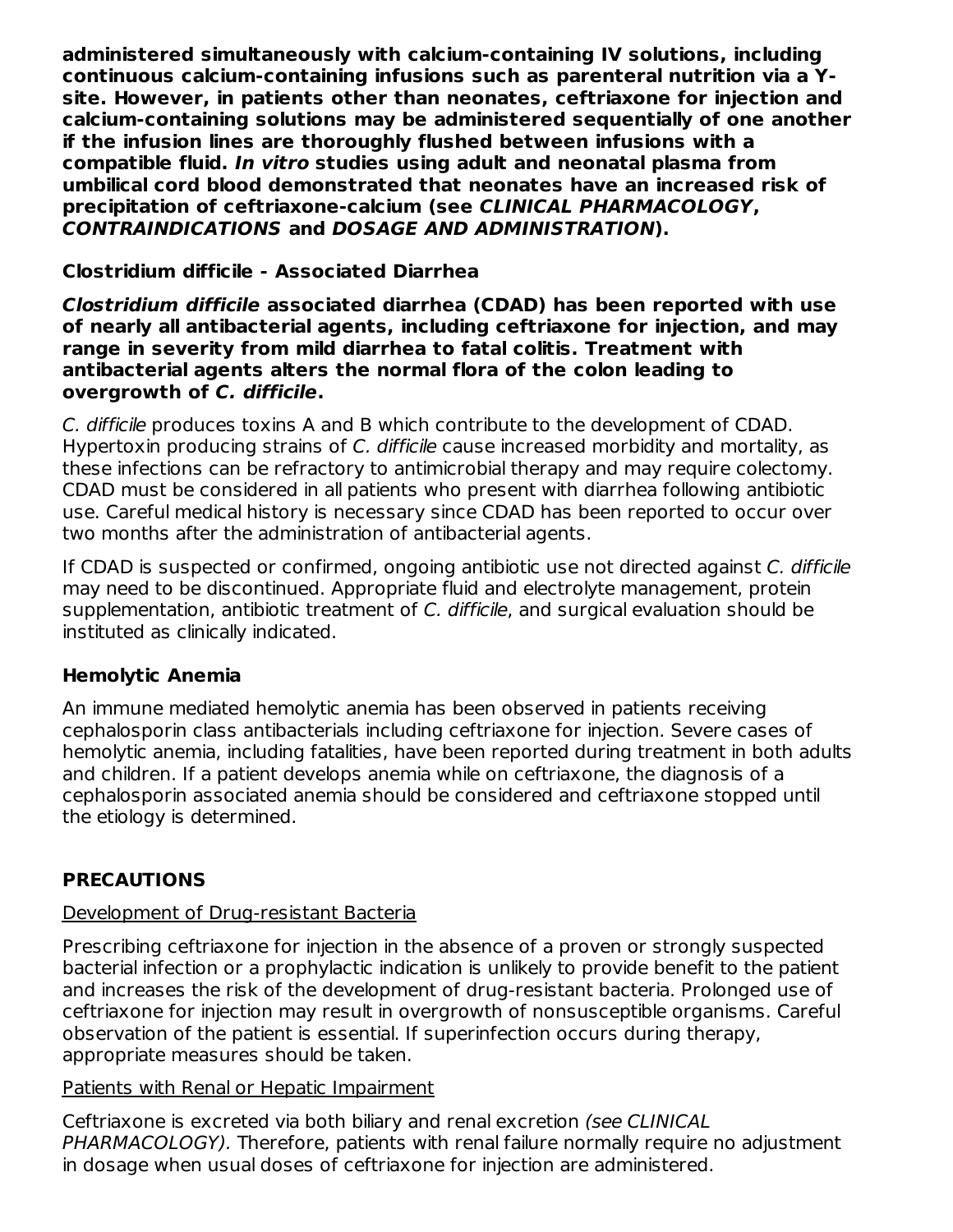Dosage adjustments should not be necessary in patients with hepatic dysfunction; however, in patients with both hepatic dysfunction and significant renal disease, caution should be exercised and the ceftriaxone for injection dosage should not exceed 2 g daily.

Ceftriaxone is not removed by peritoneal- or hemodialysis. In patients undergoing dialysis no additional supplementary dosing is required following the dialysis. In patients with both severe renal and hepatic dysfunction, close clinical monitoring for safety and efficacy is advised.

## Effect on Prothrombin Time

Alterations in prothrombin times have occurred in patients treated with ceftriaxone for injection. Monitor prothrombin time during ceftriaxone for injection treatment in patients with impaired vitamin K synthesis or low vitamin K stores (eg, chronic hepatic disease and malnutrition). Vitamin K administration (10 mg weekly) may be necessary if the prothrombin time is prolonged before or during therapy.

Concomitant use of ceftriaxone with Vitamin K antagonists may increase the risk of bleeding. Coagulation parameters should be monitored frequently, and the dose of the anticoagulant adjusted accordingly, both during and after treatment with ceftriaxone (see ADVERSE REACTIONS).

## Gallbladder Pseudolithiasis

Ceftriaxone-calcium precipitates in the gallbladder have been observed in patients receiving ceftriaxone for injection. These precipitates appear on sonography as an echo without acoustical shadowing suggesting sludge or as an echo with acoustical shadowing which may be misinterpreted as gallstones. The probability of such precipitates appears to be greatest in pediatric patients. Patients may be asymptomatic or may develop symptoms of gallbladder disease. The condition appears to be reversible upon discontinuation of ceftriaxone sodium and institution of conservative management. Discontinue ceftriaxone sodium in patients who develop signs and symptoms suggestive of gallbladder disease and/or the sonographic findings described above.

## Urolithiasis and Post-Renal Acute Renal Failure

Ceftriaxone-calcium precipitates in the urinary tract have been observed in patients receiving ceftriaxone for injection and may be detected as sonographic abnormalities. The probability of such precipitates appears to be greatest in pediatric patients. Patients may be asymptomatic or may develop symptoms of urolithiasis, and ureteral obstruction and post-renal acute renal failure. The condition appears to be reversible upon discontinuation of ceftriaxone sodium and institution of appropriate management. Ensure adequate hydration in patients receiving ceftriaxone for injection. Discontinue ceftriaxone for injection in patients who develop signs and symptoms suggestive of urolithiasis, oliguria or renal failure and/or the sonographic findings described above.

## **Pancreatitis**

Cases of pancreatitis, possibly secondary to biliary obstruction, have been reported in patients treated with ceftriaxone for injection. Most patients presented with risk factors for biliary stasis and biliary sludge (preceding major therapy, severe illness, total parenteral nutrition). A cofactor role of ceftriaxone for injection-related biliary precipitation cannot be ruled out.

# **Information for Patients**

Patients should be counseled that antibacterial drugs including ceftriaxone for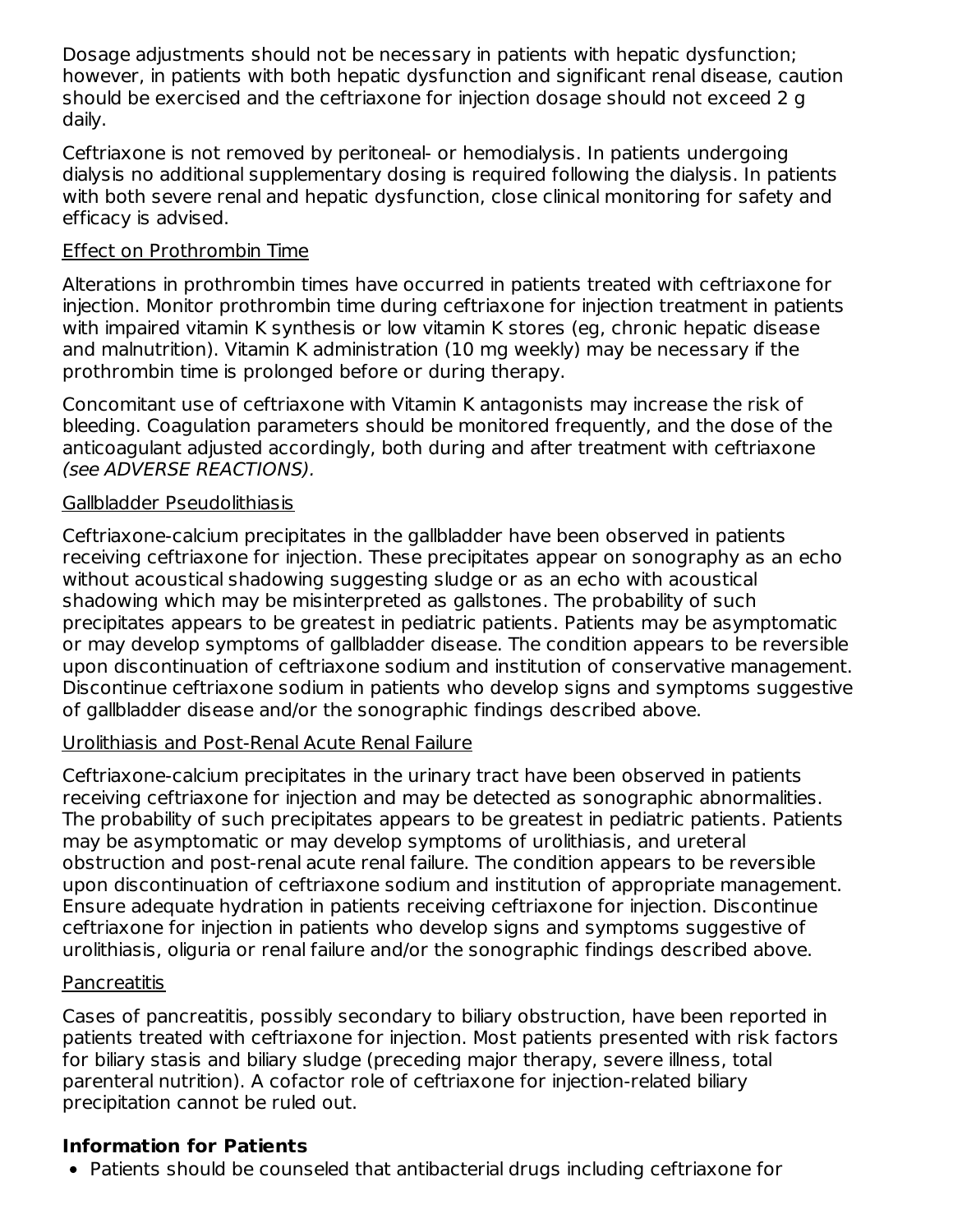injection should only be used to treat bacterial infections. They do not treat viral infections (eg, common cold).

- When ceftriaxone for injection is prescribed to treat a bacterial infection, patients should be told that although it is common to feel better early in the course of therapy, the medication should be taken exactly as directed. Skipping doses or not completing the full course of therapy may (1) decrease the effectiveness of the immediate treatment and (2) increase the likelihood that bacteria will develop resistance and will not be treatable by ceftriaxone for injection or other antibacterial drugs in the future.
- Diarrhea is a common problem caused by antibiotics which usually ends when the antibiotic is discontinued. Sometimes after starting treatment with antibiotics, patients can develop watery and bloody stools (with or without stomach cramps and fever) even as late as two or more months after having taken the last dose of the antibiotic. If this occurs, patients should contact their physician as soon as possible.

### **Carcinogenesis, Mutagenesis, Impairment of Fertility**

#### Carcinogenesis

Considering the maximum duration of treatment and the class of the compound, carcinogenicity studies with ceftriaxone in animals have not been performed. The maximum duration of animal toxicity studies was 6 months.

#### Mutagenesis

Genetic toxicology tests included the Ames test, a micronucleus test and a test for chromosomal aberrations in human lymphocytes cultured in vitro with ceftriaxone. Ceftriaxone showed no potential for mutagenic activity in these studies.

#### Impairment of Fertility

Ceftriaxone produced no impairment of fertility when given intravenously to rats at daily doses up to 586 mg/kg/day, approximately 20 times the recommended clinical dose of 2 g/day.

#### **Pregnancy**

Teratogenic Effects

#### **Pregnancy Category B:**

Reproductive studies have been performed in mice and rats at doses up to 20 times the usual human dose and have no evidence of embryotoxicity, fetotoxicity or teratogenicity. In primates, no embryotoxicity or teratogenicity was demonstrated at a dose approximately 3 times the human dose.

There are, however, no adequate and well-controlled studies in pregnant women. Because animal reproductive studies are not always predictive of human response, this drug should be used during pregnancy only if clearly needed.

#### Nonteratogenic Effects

In rats, in the Segment I (fertility and general reproduction) and Segment III (perinatal and postnatal) studies with intravenously administered ceftriaxone, no adverse effects were noted on various reproductive parameters during gestation and lactation, including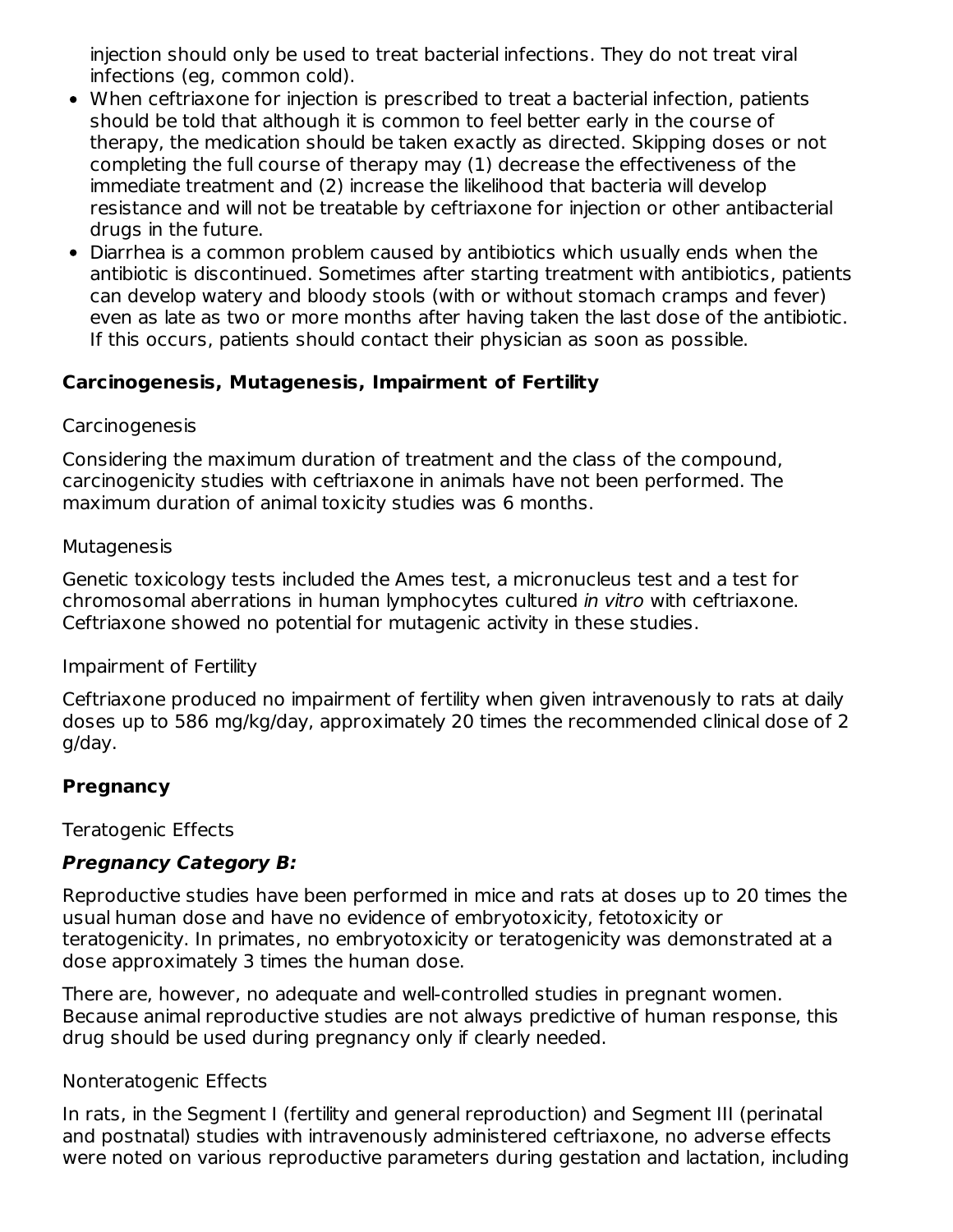postnatal growth, functional behavior and reproductive ability of the offspring, at doses of 586 mg/kg/day or less.

## **Nursing Mothers**

Low concentrations of ceftriaxone are excreted in human milk. Caution should be exercised when ceftriaxone for injection is administered to a nursing woman.

## **Pediatric Use**

Safety and effectiveness of ceftriaxone for injection in neonates, infants and pediatric patients have been established for the dosages described in the DOSAGE AND ADMINISTRATION section. In vitro studies have shown that ceftriaxone, like some other cephalosporins, can displace bilirubin from serum albumin. Ceftriaxone for injection should not be administered to hyperbilirubinemic neonates, especially prematures (see CONTRAINDICATIONS).

### **Geriatric Use**

Of the total number of subjects in clinical studies of ceftriaxone for injection, 32% were 60 and over. No overall differences in safety or effectiveness were observed between these subjects and younger subjects, and other reported clinical experience has not identified differences in responses between the elderly and younger patients, but greater sensitivity of some older individuals cannot be ruled out.

The pharmacokinetics of ceftriaxone were only minimally altered in geriatric patients compared to healthy adult subjects and dosage adjustments are not necessary for geriatric patients with ceftriaxone dosages up to 2 grams per day provided there is no severe renal and hepatic impairment. (see CLINICAL PHARMACOLOGY).

#### **Influence on Diagnostic Tests**

In patients treated with ceftriaxone for injection the Coombs' test may become positive. Ceftriaxone for injection, like other antibacterial drugs, may result in positive test results for galactosemia.

Nonenzymatic methods for the glucose determination in urine may give false-positive results. For this reason, urine-glucose determination during therapy with ceftriaxone for injection should be done enzymatically.

The presence of ceftriaxone may falsely lower estimated blood glucose values obtained with some blood glucose monitoring systems. Please refer to instructions for use for each system. Alternative testing methods should be used if necessary.

# **ADVERSE REACTIONS**

Ceftriaxone for injection is generally well tolerated. In clinical trials, the following adverse reactions, which were considered to be related to ceftriaxone for injection therapy or of uncertain etiology, were observed:

## **Local Reactions**

Pain, induration and tenderness was 1% overall. Phlebitis was reported in <1% after IV administration. The incidence of warmth, tightness or induration was 17% (3/17) after IM administration of 350 mg/mL and 5% (1/20) after IM administration of 250 mg/mL.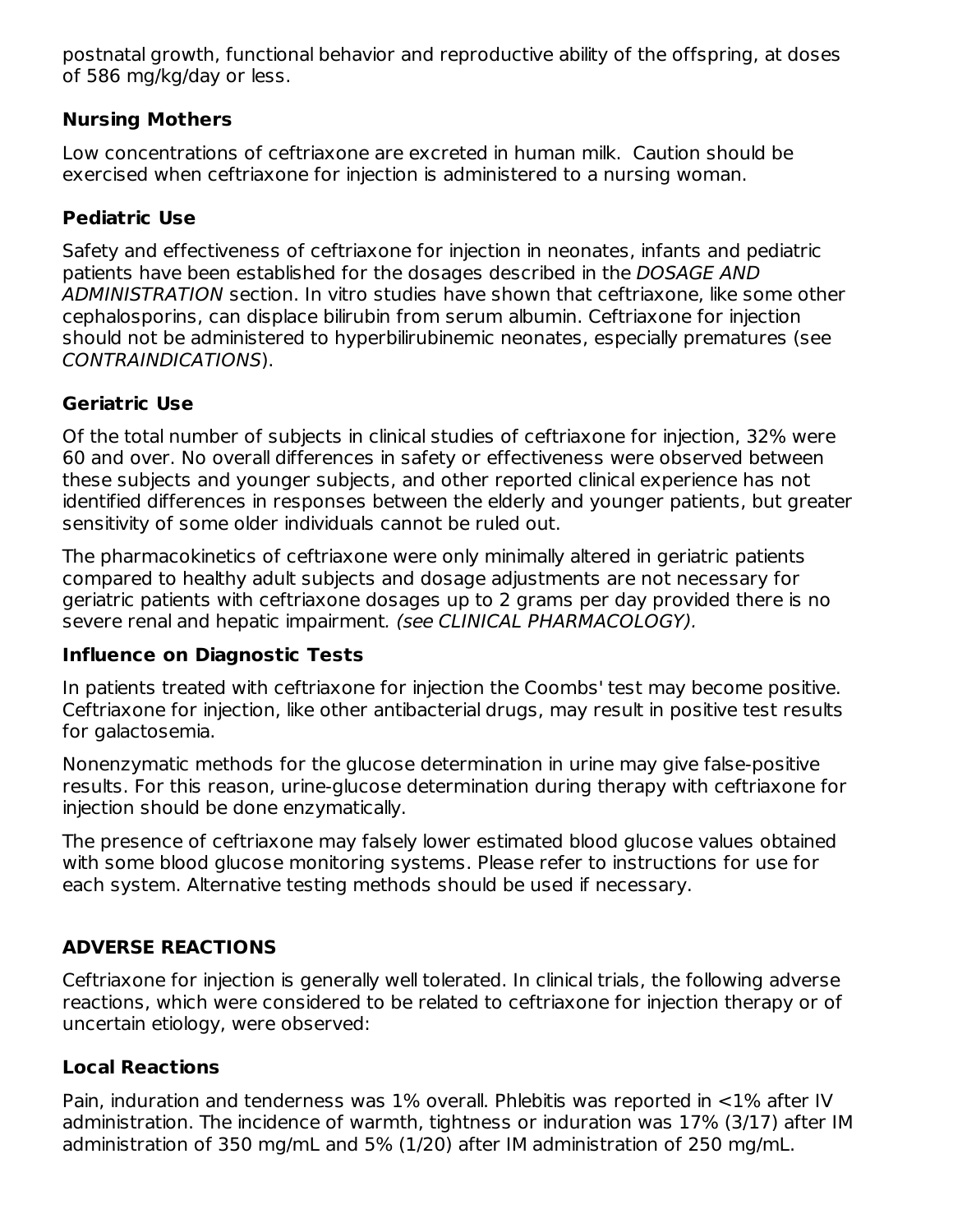## **General Disorders and Administration Site Conditions**

Injection site pain (0.6%).

## **Hypersensitivity**

Rash (1.7%). Less frequently reported (<1%) were pruritus, fever or chills.

# **Infections and Infestations**

Genital fungal infection (0.1%).

## **Hematologic**

Eosinophilia (6%), thrombocytosis (5.1%) and leukopenia (2.1%). Less frequently reported (<1%) were anemia, hemolytic anemia, neutropenia, lymphopenia, thrombocytopenia and prolongation of the prothrombin time.

# **Blood and Lymphatic Disorders**

Granulocytopenia (0.9%), coagulopathy (0.4%).

## **Gastrointestinal**

Diarrhea/loose stools (2.7%). Less frequently reported (<1%) were nausea or vomiting, and dysgeusia. The onset of pseudomembranous colitis symptoms may occur during or after antibacterial treatment (see WARNINGS).

## **Hepatic**

Elevations of aspartate aminotransferase (AST) (3.1%) or alanine aminotransferase (ALT) (3.3%). Less frequently reported (<1%) were elevations of alkaline phosphatase and bilirubin.

## **Renal**

Elevations of the BUN (1.2%). Less frequently reported (<1%) were elevations of creatinine and the presence of casts in the urine.

# **Central Nervous System**

Headache or dizziness were reported occasionally (<1%).

# **Genitourinary**

Moniliasis or vaginitis were reported occasionally (<1%).

## **Miscellaneous**

Diaphoresis and flushing were reported occasionally (<1%).

Other rarely observed adverse reactions (<0.1%) include abdominal pain, agranulocytosis, allergic pneumonitis, anaphylaxis, basophilia, biliary lithiasis, bronchospasm, colitis, dyspepsia, epistaxis, flatulence, gallbladder sludge, glycosuria, hematuria, jaundice, leukocytosis, lymphocytosis, monocytosis, nephrolithiasis, palpitations, a decrease in the prothrombin time, renal precipitations, seizures, and serum sickness.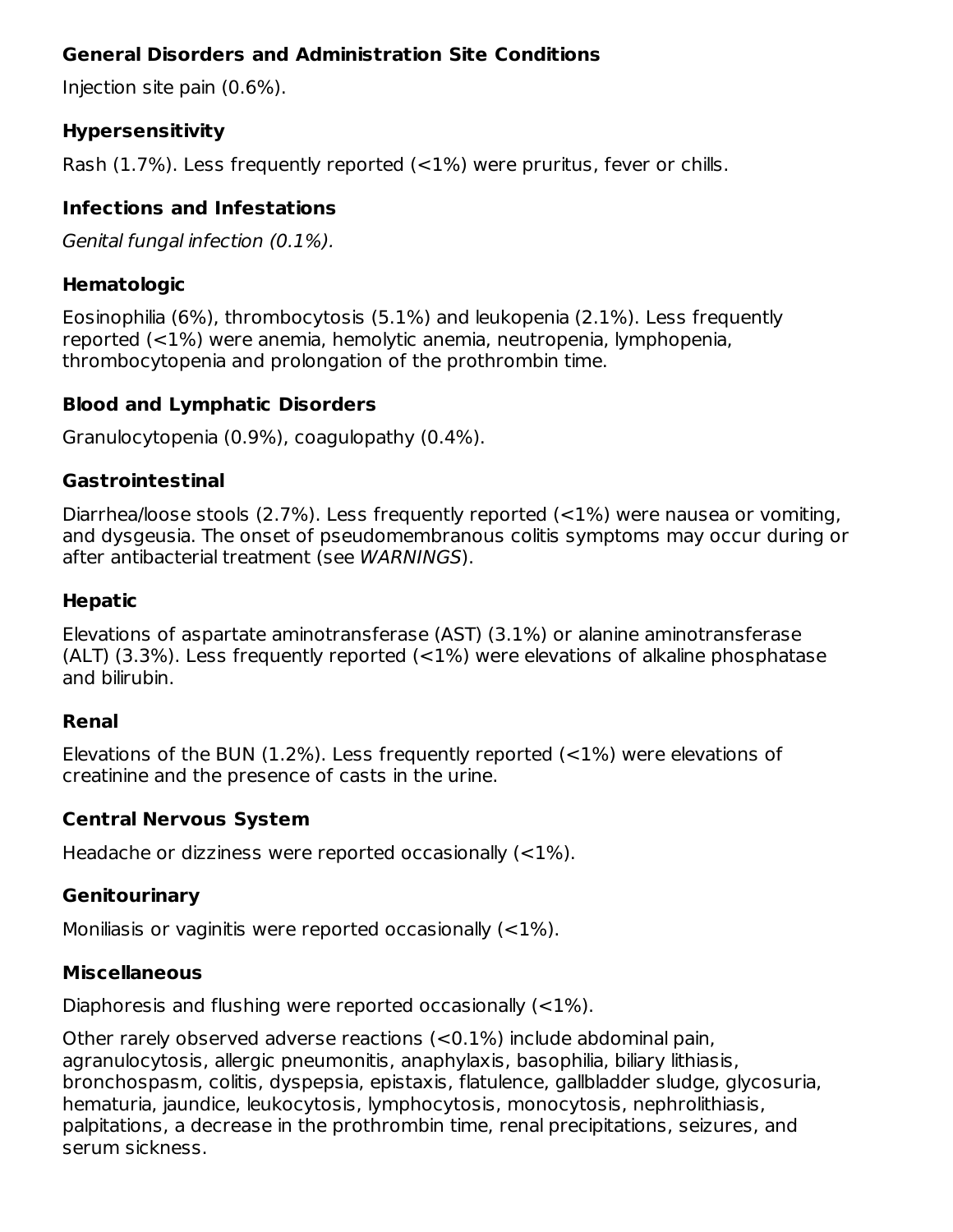## **Investigations**

Blood creatinine increased (0.6%).

#### **Postmarketing Experience**

In addition to the adverse reactions reported during clinical trials, the following adverse experiences have been reported during clinical practice in patients treated with ceftriaxone for injection. Data are generally insufficient to allow an estimate of incidence or to establish causation.

A small number of cases of fatal outcomes in which a crystalline material was observed in the lungs and kidneys at autopsy have been reported in neonates receiving ceftriaxone for injection and calcium-containing fluids. In some of these cases, the same intravenous infusion line was used for both cefrtiaxone for injection and calciumcontaining fluids and in some a precipitate was observed in the intravenous infusion line. At least one fatality has been reported in a neonate in whom ceftriaxone for injection and calcium-containing fluids were administered at different time points via different intravenous lines; no crystalline material was observed at autopsy in this neonate. There have been no similar reports in patients other than neonates.

#### **Gastrointestinal**

Pancreatitis, stomatitis and glossitis.

#### **Genitourinary**

Oliguria, ureteric obstruction, post-renal acute renal failure.

#### **Dermatologic**

Exanthema, allergic dermatitis, urticaria, edema; acute generalized exanthematous pustulosis (AGEP) and isolated cases of severe cutaneous adverse reactions (erythema multiforme, Stevens-Johnson syndrome or Lyell's syndrome/toxic epidermal necrolysis) have been reported.

Hematological Changes:

Isolated cases of agranulocytosis (< 500/mm3) have been reported, most of them after 10 days of treatment and following total doses of 20 g or more.

Nervous System Disorders:

Convulsion

Other, Adverse Reactions:

Symptomatic precipitation of ceftriaxone calcium salt in the gallbladder, kernicterus, oliguria, and anaphylactic or anaphylactoid reactions.

#### **Cephalosporin Class Adverse Reactions**

In addition to the adverse reactions listed above which have been observed in patients treated with ceftriaxone, the following adverse reactions and altered laboratory test results have been reported for cephalosporin class antibiotics:

Adverse Reactions

Allergic reactions, drug fever, serum sickness-like reaction, renal dysfunction, toxic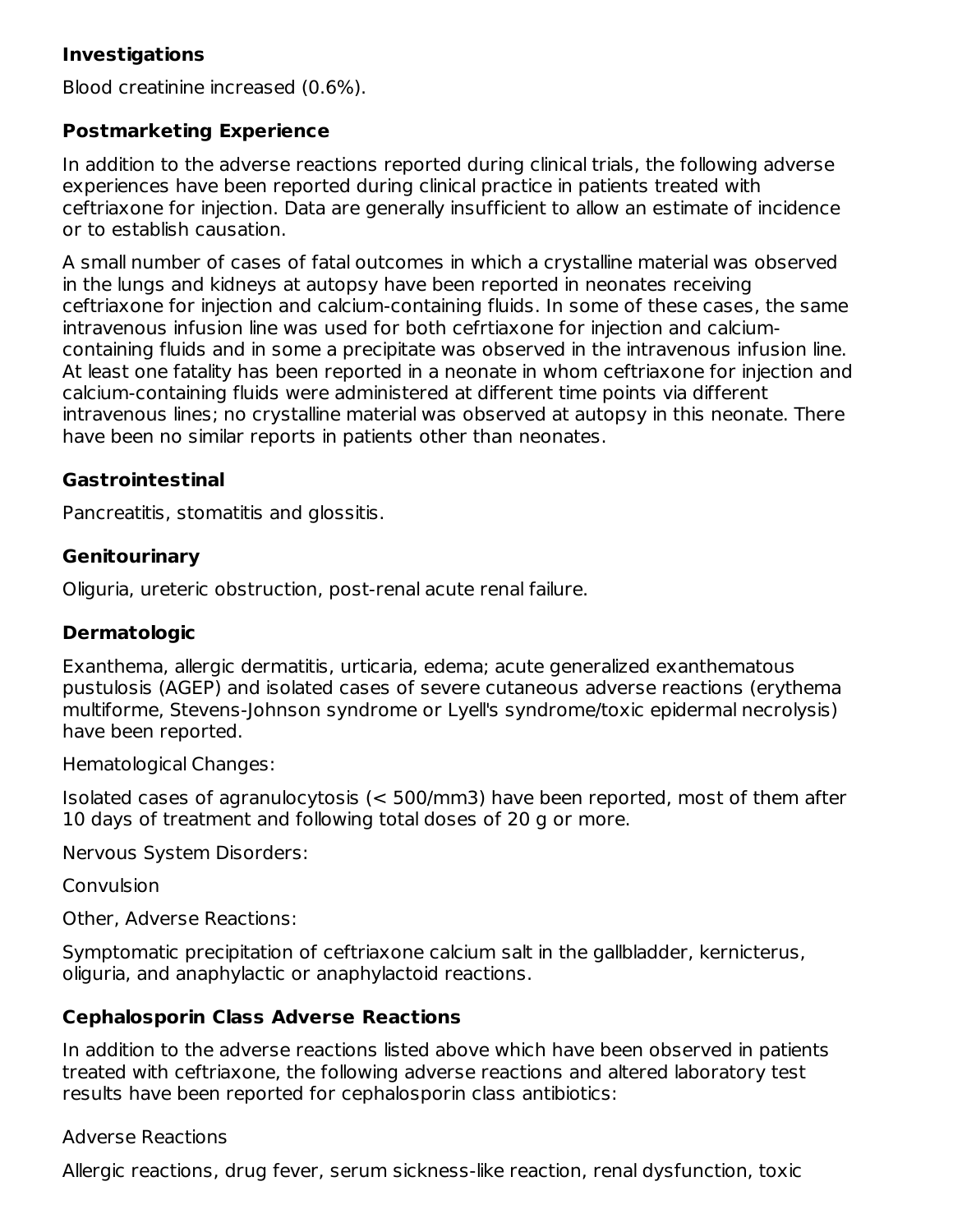nephropathy, reversible hyperactivity, hypertonia, hepatic dysfunction including cholestasis, aplastic anemia, hemorrhage, and superinfection.

Altered Laboratory Tests

Positive direct Coombs' test, false-positive test for urinary glucose, and elevated LDH (see PRECAUTIONS).

Several cephalosporins have been implicated in triggering seizures, particularly in patients with renal impairment when the dosage was not reduced (see DOSAGE AND ADMINISTRATION). If seizures associated with drug therapy occur, the drug should be discontinued. Anticonvulsant therapy can be given if clinically indicated.

# **OVERDOSAGE**

In the case of overdosage, drug concentration would not be reduced by hemodialysis or peritoneal dialysis. There is no specific antidote. Treatment of overdosage should be symptomatic.

## **DOSAGE AND ADMINISTRATION**

Ceftriaxone for injection may be administered intravenously or intramuscularly.

Do not use diluents containing calcium, such as Ringer's solution or Hartmann's solution, to reconstitute ceftriaxone for injection vials or to further dilute a reconstituted vial for IV administration because a precipitate can form. Precipitation of ceftriaxone-calcium can also occur when ceftriaxone for injection is mixed with calcium-containing solutions in the same IV administration line. Ceftriaxone for injection must not be administered simultaneously with calcium-containing IV solutions, including continuous calciumcontaining infusions such as parenteral nutrition via a Y-site. However, in patients other than neonates, ceftriaxone for injection and calcium-containing solutions may be administered sequentially of one another if the infusion lines are thoroughly flushed between infusions with a compatible fluid (see WARNINGS).

There have been no reports of an interaction between ceftriaxone and oral calciumcontaining products or interaction between intramuscular ceftriaxone and calciumcontaining products (IV or oral).

## **Neonates**

Hyperbilirubinemic neonates, especially prematures, should not be treated with ceftriaxone for injection. Ceftriaxone for injection is contraindicated in premature neonates (see CONTRAINDICATIONS).

Ceftriaxone for injection is contraindicated in neonates ( $\leq$  28 days) if they require (or are expected to require) treatment with calcium-containing IV solutions, including continuous calcium- containing infusions such as parenteral nutrition because of the risk of precipitation of ceftriaxone-calcium (see CONTRAINDICATIONS).

Intravenous doses should be given over 60 minutes in neonates to reduce the risk of bilirubin encephalopathy.

## **Pediatric Patients**

For the treatment of skin and skin structure infections, the recommended total daily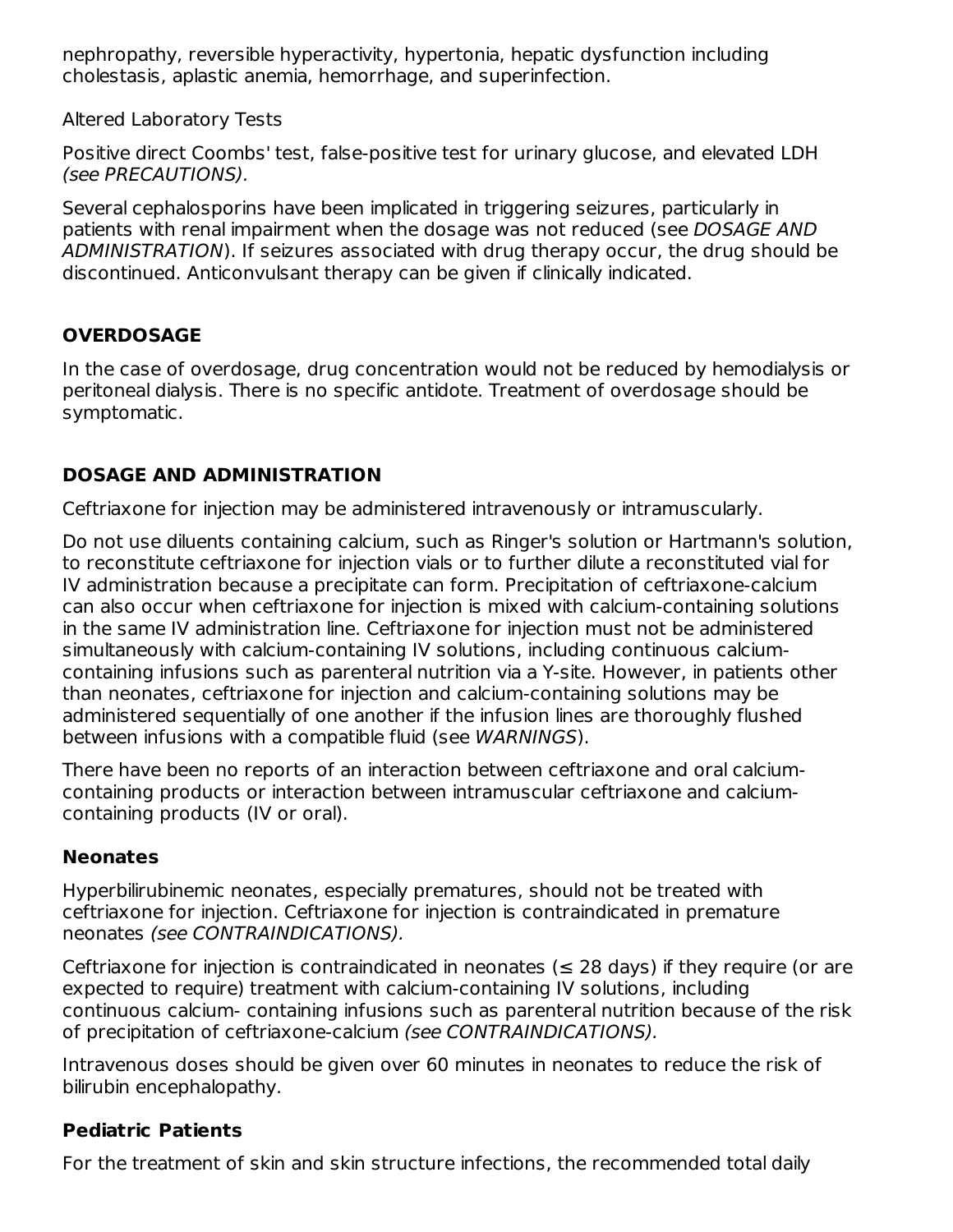dose is 50 to 75 mg/kg given once a day (or in equally divided doses twice a day). The total daily dose should not exceed 2 grams.

For the treatment of acute bacterial otitis media, a single intramuscular dose of 50 mg/kg (not to exceed 1 gram) is recommended (see INDICATIONS AND USAGE).

For the treatment of serious miscellaneous infections other than meningitis, the recommended total daily dose is 50 to 75 mg/kg, given in divided doses every 12 hours. The total daily dose should not exceed 2 grams.

In the treatment of meningitis, it is recommended that the initial therapeutic dose be 100 mg/kg (not to exceed 4 grams). Thereafter, a total daily dose of 100 mg/kg/day (not to exceed 4 grams daily) is recommended. The daily dose may be administered once a day (or in equally divided doses every 12 hours). The usual duration of therapy is 7 to 14 days.

## **Adults**

The usual adult daily dose is 1 to 2 grams given once a day (or in equally divided doses twice a day) depending on the type and severity of infection. The total daily dose should not exceed 4 grams.

If Chlamydia trachomatis is a suspected pathogen, appropriate antichlamydial coverage should be added, because ceftriaxone sodium has no activity against this organism.

For the treatment of uncomplicated gonococcal infections, a single intramuscular dose of 250 mg is recommended.

For preoperative use (surgical prophylaxis), a single dose of 1 gram administered intravenously 1/2 to 2 hours before surgery is recommended.

Generally, ceftriaxone for injection therapy should be continued for at least 2 days after the signs and symptoms of infection have disappeared. The usual duration of therapy is 4 to 14 days; in complicated infections, longer therapy may be required.

When treating infections caused by *Streptococcus pyogenes*, therapy should be continued for at least 10 days.

No dosage adjustment is necessary for patients with impairment of renal or hepatic function (see PRECAUTIONS).

The dosages recommended for adults require no modification in elderly patients, up to 2 g per day, provided there is no severe renal and hepatic impairment (see PRECAUTIONS).

## **Directions For Use**

## **Intramuscular Administration:**

Reconstitute ceftriaxone for injection powder with the appropriate diluent (see COMPATIBILITY AND STABILITY).

Inject diluent into vial, shake vial thoroughly to form solution. Withdraw entire contents of vial into syringe to equal total labeled dose.

After reconstitution, each 1 mL of solution contains approximately 250 mg or 350 mg equivalent of ceftriaxone according to the amount of diluent indicated below. If required, more dilute solutions could be utilized.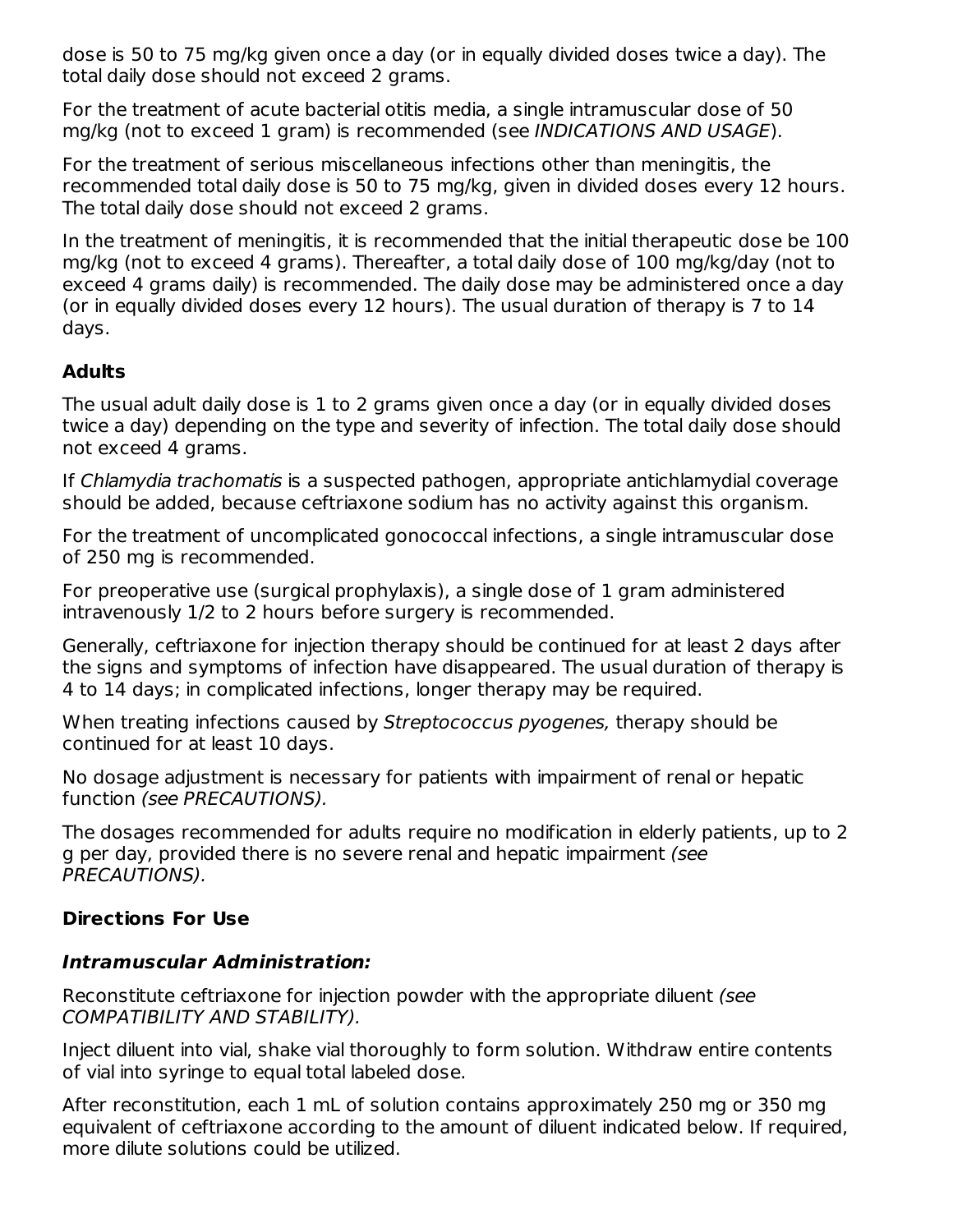As with all intramuscular preparations, ceftriaxone for injection should be injected well within the body of a relatively large muscle; aspiration helps to avoid unintentional injection into a blood vessel.

|                         | <b>Amount of Diluent to be Added</b> |                   |  |  |
|-------------------------|--------------------------------------|-------------------|--|--|
| <b>Vial Dosage Size</b> | $250$ mg/mL                          | 350 mg/mL         |  |  |
| $250$ mg                | $0.9$ mL                             | $- -$             |  |  |
| 500 mg                  | $1.8$ mL                             | 1.0 <sub>mL</sub> |  |  |
| 1 g                     | $3.6$ mL                             | $2.1 \text{ mL}$  |  |  |
| 2 g                     | $7.2 \text{ mL}$                     | $4.2$ mL          |  |  |

### **Intravenous Administration:**

Ceftriaxone for injection should be administered intravenously by infusion over a period of 30 minutes, except in neonates where administration over 60 minutes is recommended to reduce the risk of bilirubin encephalopathy. Concentrations between 10 mg/mL and 40 mg/mL are recommended; however, lower concentrations may be used if desired. Reconstitute vials with an appropriate IV diluent (see COMPATIBILITY AND STABILITY).

| <b>Vial Dosage Size</b> | <b>Amount of Diluent to be Added</b> |
|-------------------------|--------------------------------------|
| 250 mg                  | $2.4 \text{ mL}$                     |
| 500 mg                  | 4.8 mL                               |
| 1 q                     | $9.6$ mL                             |
| 2 g                     | 19.2 mL                              |

After reconstitution, each 1 mL of solution contains approximately 100 mg equivalent of ceftriaxone. Withdraw entire contents and dilute to the desired concentration with the appropriate IV diluent.

#### **Compatibility and Stability**

Do not use diluents containing calcium, such as Ringer's solution or Hartmann's solution, to reconstitute ceftriaxone for injection vials or to further dilute a reconstituted vial for IV administration. Particulate formation can result.

Ceftriaxone has been shown to be compatible with Flagyl® IV (metronidazole hydrochloride). The concentration should not exceed 5 to 7.5 mg/mL metronidazole hydrochloride with ceftriaxone 10 mg/mL as an admixture. The admixture is stable for 24 hours at room temperature only in 0.9% sodium chloride injection or 5% dextrose in water (D5W). No compatibility studies have been conducted with the Flagyl® IV  $RTU^@$  (metronidazole) formulation or using other diluents. Metronidazole at concentrations greater than 8 mg/mL will precipitate. Do not refrigerate the admixture as precipitation will occur.

Vancomycin, amsacrine, aminoglycosides, and fluconazole are incompatible with ceftriaxone in admixtures. When any of these drugs are to be administered concomitantly with ceftriaxone by intermittent intravenous infusion, it is recommended that they be given sequentially, with thorough flushing of the intravenous lines (with one of the compatible fluids) between the administrations.

Ceftriaxone for injection solutions should not be physically mixed with or piggybacked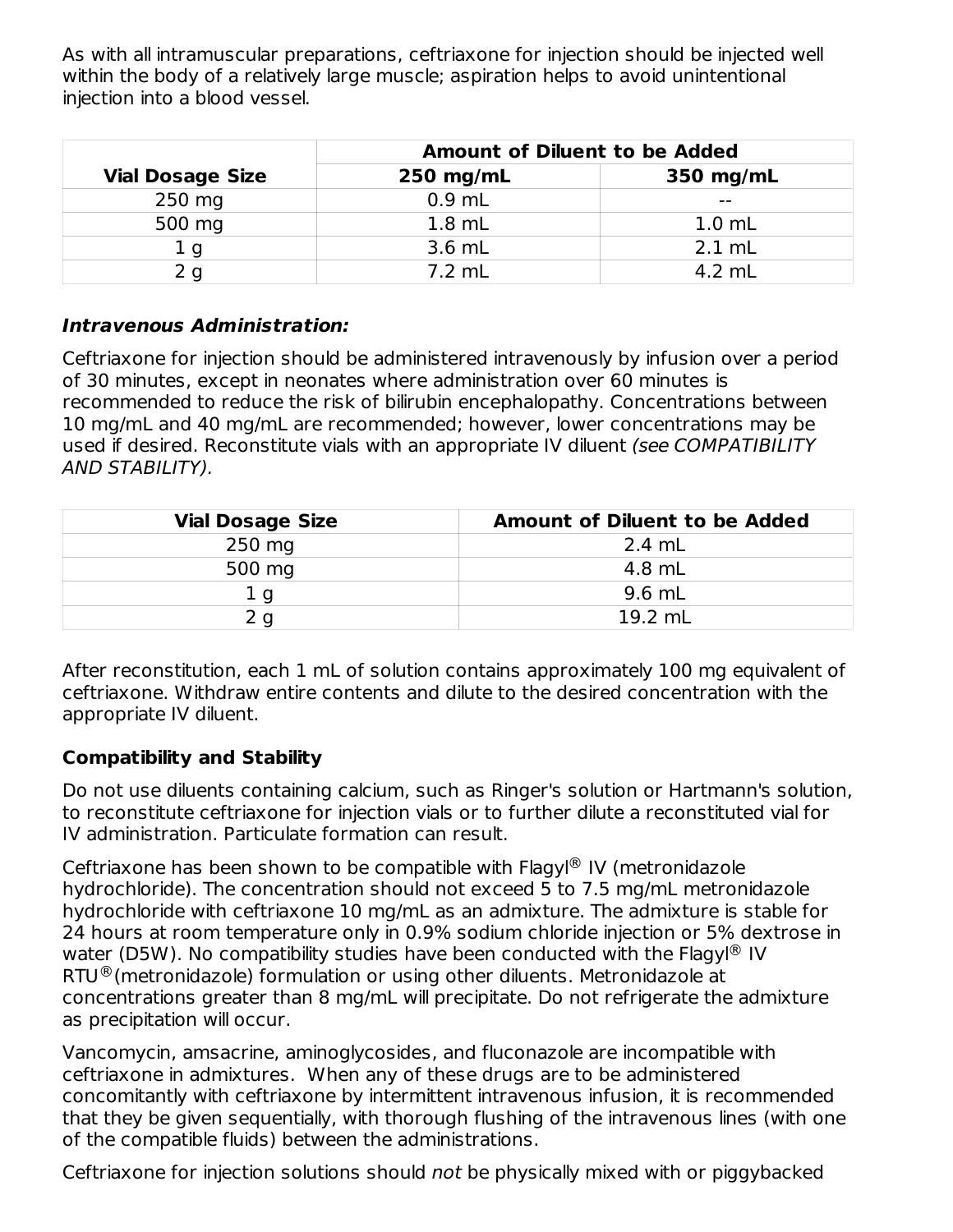into solutions containing other antimicrobial drugs or into diluent solutions other than those listed above, due to possible incompatibility (see WARNINGS).

Ceftriaxone for injection sterile powder should be stored at 20° to 25°C (68° to 77°F) [See USP Controlled Room Temperature] and protected from light. After reconstitution, protection from normal light is not necessary. The color of solutions ranges from light yellow to amber, depending on the length of storage, concentration and diluent used.

Ceftriaxone for injection intramuscular solutions remain stable (loss of potency less than 10%) for the following time periods:

|                               |                               |                               | <b>Storage</b>                        |
|-------------------------------|-------------------------------|-------------------------------|---------------------------------------|
| <b>Diluent</b>                | <b>Concentration</b><br>mg/mL | Room Temp.<br>$(25^{\circ}C)$ | <b>Refrigerated</b><br>$(4^{\circ}C)$ |
| Sterile Water for Injection   | 100                           | 2 days                        | $10$ days                             |
|                               | 250, 350                      | 24 hours                      | 3 days                                |
| 0.9% Sodium Chloride Solution | 100                           | 2 days                        | $10$ days                             |
|                               | 250, 350                      | 24 hours                      | 3 days                                |
| 5% Dextrose Solution          | 100                           | 2 days                        | $10$ days                             |
|                               | 250, 350                      | 24 hours                      | 3 days                                |
| Bacteriostatic Water          | 100                           | 24 hours                      | $10$ days                             |
| + 0.9% Benzyl Alcohol         | 250, 350                      | 24 hours                      | 3 days                                |
| 1% Lidocaine Solution         | 100                           | 24 hours                      | $10$ days                             |
| (without epinephrine)         | 250, 350                      | 24 hours                      | 3 days                                |

Ceftriaxone for injection intravenous solutions, at concentrations of 10, 20 and 40 mg/mL, remain stable (loss of potency less than 10%) for the following time periods stored in glass or PVC containers:

|                                                  | <b>Storage</b>                       |              |  |  |
|--------------------------------------------------|--------------------------------------|--------------|--|--|
| <b>Diluent</b>                                   | Room Temp. (25°C) Refrigerated (4°C) |              |  |  |
| Sterile Water                                    | 2 days                               | 10 days      |  |  |
| 0.9% Sodium Chloride Solution                    | 2 days                               | 10 days      |  |  |
| 5% Dextrose Solution                             | 2 days                               | 10 days      |  |  |
| 10% Dextrose Solution                            | 2 days                               | 10 days      |  |  |
| $ 5\%$ Dextrose + 0.9% Sodium Chloride Solution* | 2 days                               | Incompatible |  |  |
| 5% Dextrose + 0.45% Sodium Chloride Solution     | 2 days                               | Incompatible |  |  |

 $*$ Data available for 10 to 40 mg/mL concentrations in this diluent in PVC containers only.

The following intravenous ceftriaxone for injection solutions are stable at room temperature (25°C) for 24 hours, at concentrations between 10 mg/mL and 40 mg/mL: Sodium Lactate (PVC container), 10% Invert Sugar (glass container), 5% Sodium Bicarbonate (glass container), Freamine III (glass container), Normosol-M in 5% Dextrose (glass and PVC containers), Ionosol-B in 5% Dextrose (glass container), 5% Mannitol (glass container), 10% Mannitol (glass container).

After the indicated stability time periods, unused portions of solutions should be discarded.

NOTE: Parenteral drug products should be inspected visually for particulate matter before administration.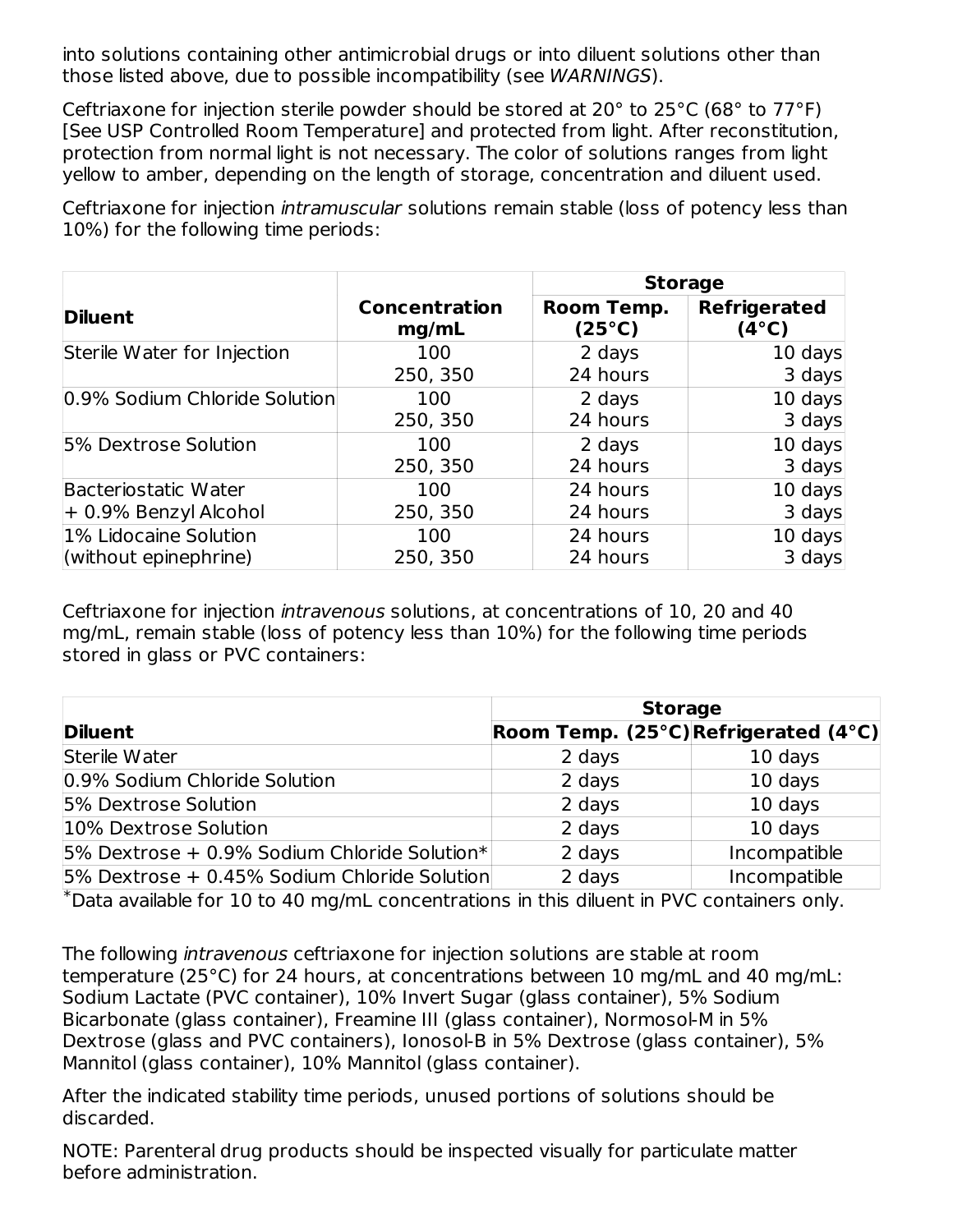Ceftriaxone for injection reconstituted with 5% Dextrose or 0.9% Sodium Chloride solution at concentrations between 10 mg/mL and 40 mg/mL, and then stored in frozen state (-20°C) in PVC or polyolefin containers, remains stable for 26 weeks.

Frozen solutions of ceftriaxone for injection should be thawed at room temperature before use. After thawing, unused portions should be discarded. **DO NOT REFREEZE.**

## **ANIMAL PHARMACOLOGY**

Concretions consisting of the precipitated calcium salt of ceftriaxone have been found in the gallbladder bile of dogs and baboons treated with ceftriaxone.

These appeared as a gritty sediment in dogs that received 100 mg/kg/day for 4 weeks. A similar phenomenon has been observed in baboons but only after a protracted dosing period (6 months) at higher dose levels (335 mg/kg/day or more). The likelihood of this occurrence in humans is considered to be low, since ceftriaxone has a greater plasma half-life in humans, the calcium salt of ceftriaxone is more soluble in human gallbladder bile and the calcium content of human gallbladder bile is relatively low.

## **HOW SUPPLIED**

Product: 50090-0945

NDC: 50090-0945-0 10 INJECTION, POWDER, FOR SOLUTION in a BOX

NDC: 50090-0945-1 1 INJECTION, POWDER, FOR SOLUTION in a VIAL

## **CLINICAL STUDIES**

#### **Clinical Trials in Pediatric Patients With Acute Bacterial Otitis Media**

In two adequate and well controlled US clinical trials a single IM dose of ceftriaxone was compared with a 10 day course of oral antibiotic in pediatric patients between the ages of 3 months and 6 years. The clinical cure rates and statistical outcome appear in the table below:

## **Table 5 Clinical Efficacy in Pediatric Patients with Acute Bacterial Otitis Media**

| <b>Clinical Efficacy in Evaluable Population</b> |                                          |                                                   |                                   |                                                                    |  |  |
|--------------------------------------------------|------------------------------------------|---------------------------------------------------|-----------------------------------|--------------------------------------------------------------------|--|--|
| <b>Study Day</b>                                 | <b>Ceftriaxone</b><br><b>Single Dose</b> | <b>Comparator - 10</b><br>days<br>of Oral Therapy | 95% Confidence<br><b>Interval</b> | <b>Statistical</b><br><b>Outcome</b>                               |  |  |
| Study 1 - US                                     |                                          | amoxicillin/clavulanate                           |                                   |                                                                    |  |  |
| 14                                               | 74% (220/296)                            | 82% (247/302)                                     | $(-14.4\%, -0.5\%)$               | Ceftriaxone is<br>lower than control<br>at study day 14<br>and 28. |  |  |
| 28                                               | 58% (167/288)                            | 67% (200/297)                                     | $(-17.5\%, -1.2\%)$               |                                                                    |  |  |
| Study 2 - $US1$                                  |                                          | TMP-SMZ                                           |                                   |                                                                    |  |  |
| 14                                               | 54% (113/210)                            | 60% (124/206)                                     | $(-16.4\%, 3.6\%)$                | Ceftriaxone is<br>equivalent to<br>control at study                |  |  |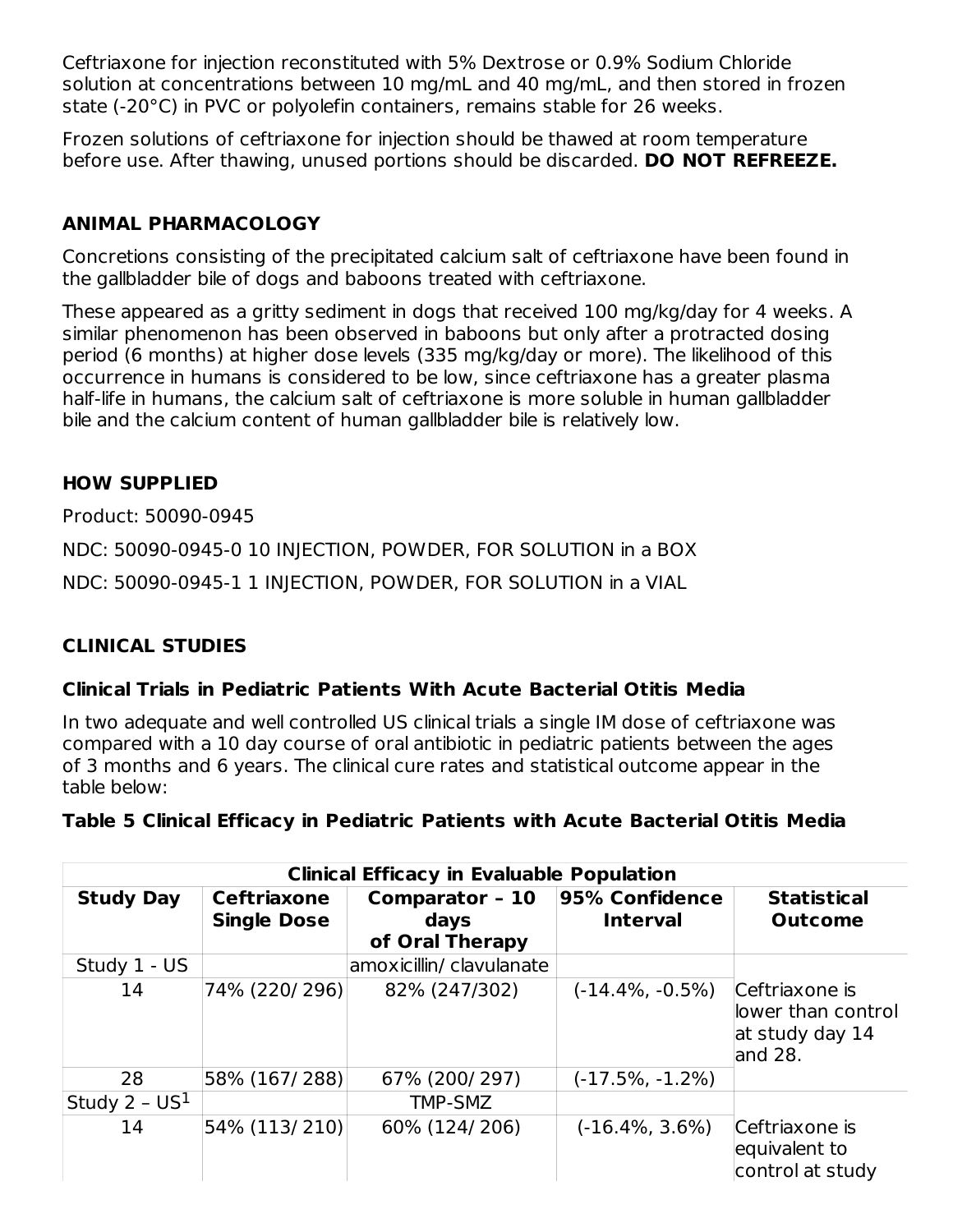|    |              |               |                    | day 14 and 28. |
|----|--------------|---------------|--------------------|----------------|
| 28 | 35% (73/206) | 45% (93/ 205) | $(-19.9\%, 0.0\%)$ |                |

An open-label bacteriologic study of ceftriaxone without a comparator enrolled 108 pediatric patients, 79 of whom had positive baseline cultures for one or more of the common pathogens. The results of this study are tabulated as follows:

Week 2 and 4 Bacteriologic Eradication Rates in the Per Protocol Analysis in the Roche Bacteriologic Study by pathogen:

#### **Table 6 Bacteriologic Eradication Rates by Pathogen**

|                          | <b>Study Day</b><br>13-to 15 |         | <b>Study Day</b><br>$30+2$ |                                                       |
|--------------------------|------------------------------|---------|----------------------------|-------------------------------------------------------|
| Organism                 |                              |         |                            | No. Analyzed No. Erad. (%) No. Analyzed No. Erad. (%) |
| Streptococcus pneumoniae | 38                           | 32 (84) | 35                         | 25(71)                                                |
| Haemophilus influenzae   | 33                           | 28 (85) | 31                         | 22(71)                                                |
| Moraxella catarrhalis    | 15                           | 12 (80) | 15                         | 9(60)                                                 |

#### **REFERENCES**

1. Barnett ED, Teele DW, Klein JO, et al. Comparison of Ceftriaxone and Trimethoprim-Sulfamethoxazole for Acute Otitis Media. Pediatrics. Vol. 99, No. 1, January 1997.

®The brands listed are trademarks of their respective owners and are not trademarks of Lupin Pharmaceuticals, Inc. The makers of these brands are not affiliated with and do not endorse Lupin Pharmaceuticals, Inc. or its products.

Manufactured for:

#### **Lupin Pharmaceuticals, Inc.**

Baltimore, Maryland 21202

United States

#### **MADE IN INDIA**

Revised: August 2020 **ID#: XXXXXX** 

#### **Storage**

Ceftriaxone for injection sterile powder should be stored at 20° to 25°C (68° to 77°F) [See USP Controlled Room Temperature] and protected from light. After reconstitution, protection from normal light is not necessary. The color of solutions ranges from light yellow to amber, depending on the length of storage, concentration and diluent used

#### **CEFTRIAXONE**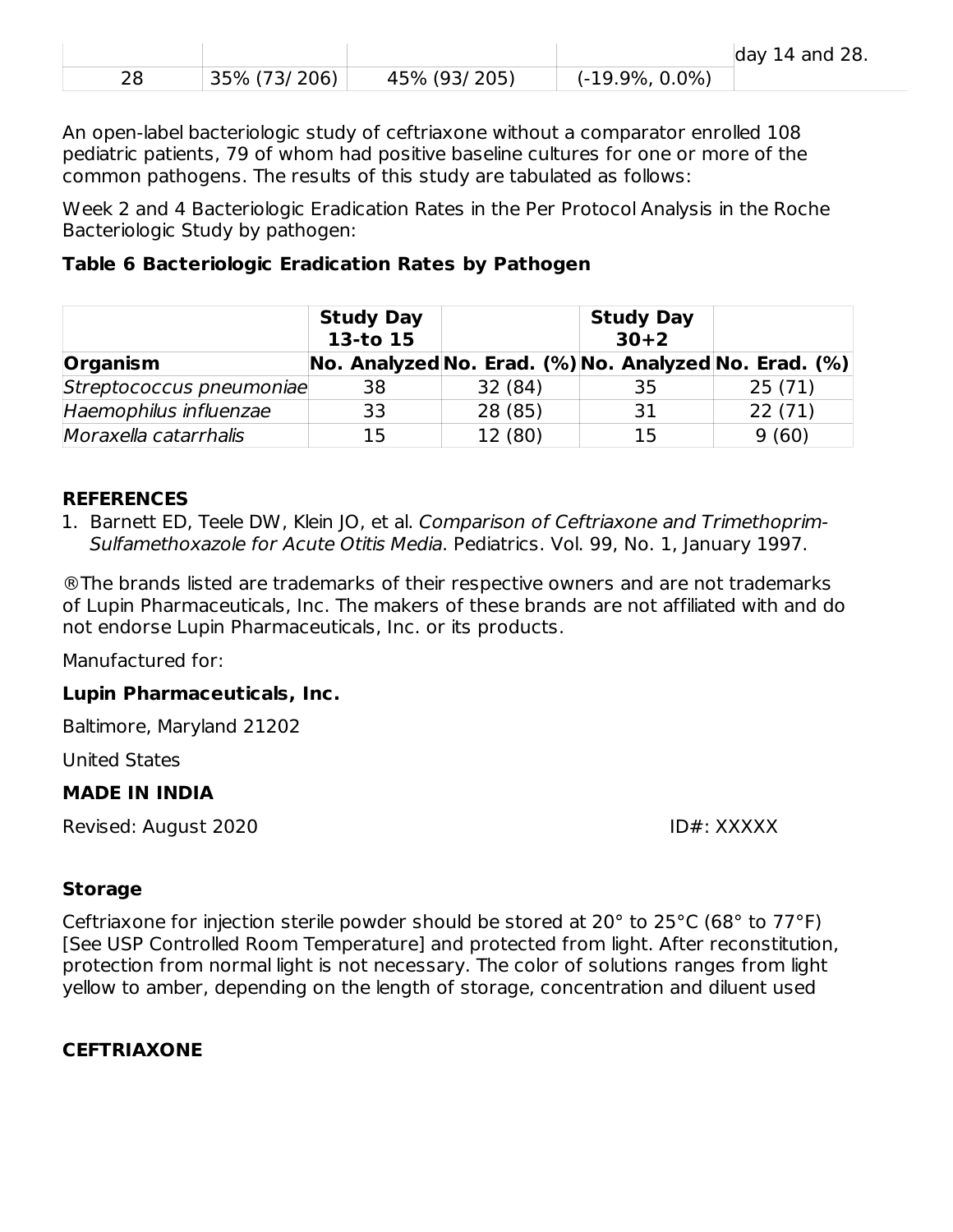|         | A-S Medication Solutions                                   | 5725-0 |  |
|---------|------------------------------------------------------------|--------|--|
| L O.T.  |                                                            |        |  |
|         | <b>CEFTRIAXONE</b>                                         |        |  |
| 1       | <b>G INJECTION</b>                                         |        |  |
| EDUIVAI | NT TO CEFTRI                                               |        |  |
|         | PRIOR TO RECONSTITUTION STORE<br>POWDER AT 68-77 DEGREES F |        |  |
|         | PROTECT FROM LIGHT                                         |        |  |
|         | 10 VIALS                                                   |        |  |
|         |                                                            |        |  |
|         |                                                            |        |  |
|         |                                                            |        |  |
|         |                                                            |        |  |
|         |                                                            |        |  |
|         |                                                            |        |  |
|         | A-S Medication Solutions<br>Libertyville, IL 60048         |        |  |

| <b>CEFTRIAXONE</b><br>ceftriaxone injection, powder, for solution |                                                                       |                                        |                                       |                                |                                     |                              |  |  |
|-------------------------------------------------------------------|-----------------------------------------------------------------------|----------------------------------------|---------------------------------------|--------------------------------|-------------------------------------|------------------------------|--|--|
| <b>Product Information</b>                                        |                                                                       |                                        |                                       |                                |                                     |                              |  |  |
| <b>Product Type</b>                                               | <b>HUMAN PRESCRIPTION</b><br><b>DRUG</b>                              |                                        | <b>Item Code</b><br>633)<br>(Source)  |                                | NDC:50090-0945(NDC:68180-           |                              |  |  |
| <b>Route of Administration</b>                                    | INTRAMUS CULAR,<br><b>INTRAVENOUS</b>                                 |                                        |                                       |                                |                                     |                              |  |  |
|                                                                   |                                                                       |                                        |                                       |                                |                                     |                              |  |  |
| <b>Active Ingredient/Active Moiety</b>                            |                                                                       |                                        |                                       |                                |                                     |                              |  |  |
| <b>Ingredient Name</b>                                            |                                                                       |                                        | <b>Basis of Strength Strength</b>     |                                |                                     |                              |  |  |
|                                                                   | CEFTRIAXONE SODIUM (UNII: 023Z5BR09K) (CEFTRIAXONE - UNII:75 73V1629) |                                        |                                       | <b>CEFTRIAXONE</b>             |                                     | 1 <sub>q</sub>               |  |  |
|                                                                   |                                                                       |                                        |                                       |                                |                                     |                              |  |  |
| <b>Product Characteristics</b>                                    |                                                                       |                                        |                                       |                                |                                     |                              |  |  |
| Color<br>WHITE (white to yellowish orange)                        |                                                                       |                                        |                                       | <b>Score</b>                   |                                     |                              |  |  |
| <b>Shape</b>                                                      |                                                                       |                                        |                                       | <b>Size</b>                    |                                     |                              |  |  |
| Flavor                                                            |                                                                       |                                        |                                       | <b>Imprint Code</b>            |                                     |                              |  |  |
| <b>Contains</b>                                                   |                                                                       |                                        |                                       |                                |                                     |                              |  |  |
|                                                                   |                                                                       |                                        |                                       |                                |                                     |                              |  |  |
| <b>Packaging</b>                                                  |                                                                       |                                        |                                       |                                |                                     |                              |  |  |
| #<br><b>Item Code</b>                                             | <b>Package Description</b>                                            |                                        | <b>Marketing Start</b><br><b>Date</b> |                                | <b>Marketing End</b><br><b>Date</b> |                              |  |  |
| $\mathbf{1}$<br>Product<br>$\Omega$                               | NDC:50090-0945- 10 in 1 BOX; Type 0: Not a Combination                | 11/28/2014                             |                                       |                                |                                     |                              |  |  |
| $\overline{2}$<br>1<br>Product                                    | NDC:50090-0945- 1 in 1 VIAL; Type 0: Not a Combination                | 05/10/2018                             |                                       |                                |                                     |                              |  |  |
|                                                                   |                                                                       |                                        |                                       |                                |                                     |                              |  |  |
| <b>Marketing Information</b>                                      |                                                                       |                                        |                                       |                                |                                     |                              |  |  |
| <b>Marketing</b><br>Category                                      | <b>Citation</b>                                                       | <b>Application Number or Monograph</b> |                                       | <b>Marketing Start</b><br>Date |                                     | <b>Marketing End</b><br>Date |  |  |
| <b>ANDA</b><br>ANDA065125                                         |                                                                       |                                        | 06/01/2009                            |                                |                                     |                              |  |  |